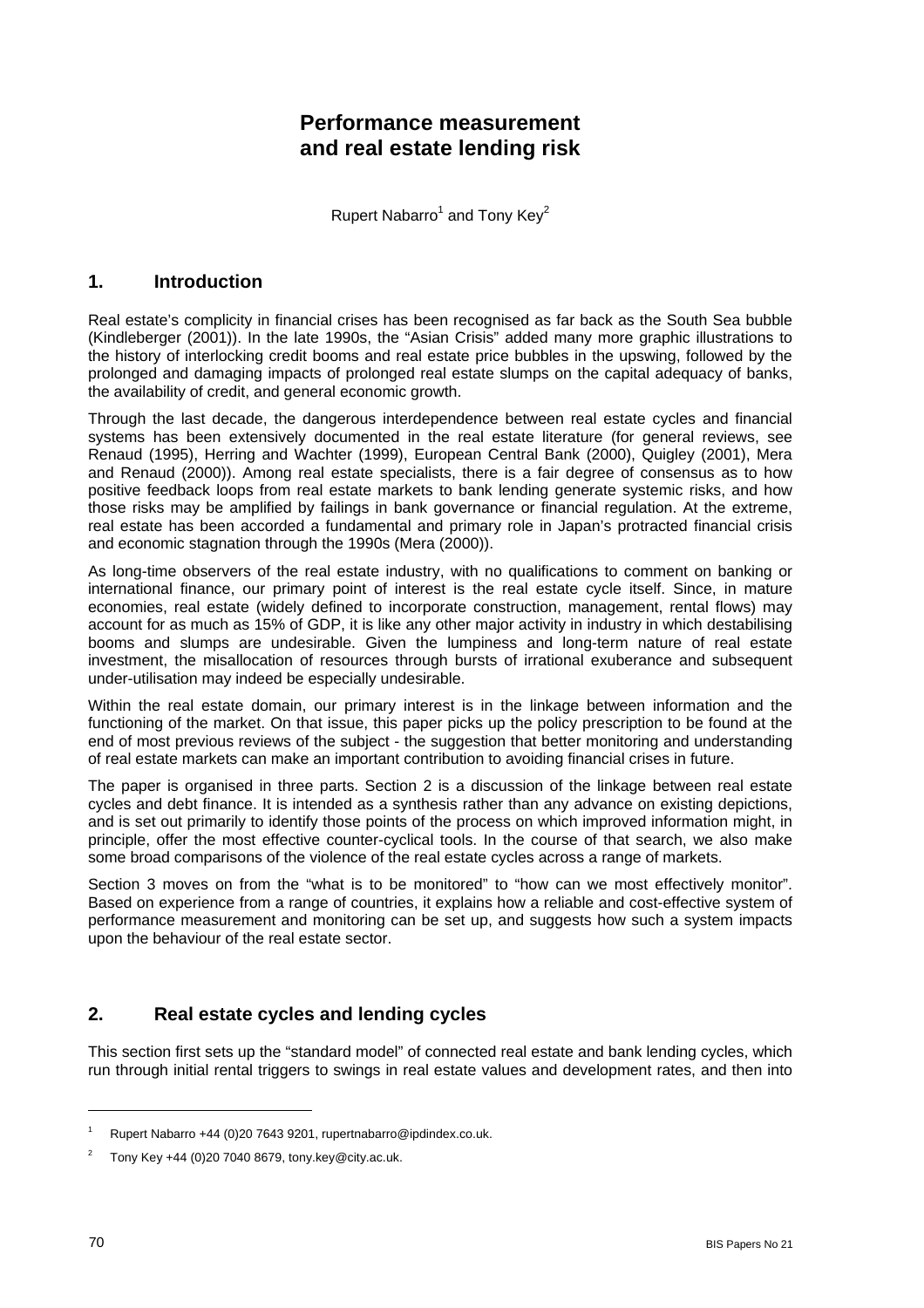the balance sheets of both borrowers and lenders. For brevity, we will call this phenomenon the "real estate credit cycle". Appendix Table 1 lists the main recent instances of such cycles, with clean-up costs running from 1% to over 30% of GDP. These examples have provided the case studies from which the authors cited in the introduction have drawn the consensus analysis which we also follow.

## **2.1 The credit cycle**

In schematic form (below), the standard model can be split into four major elements - economic drivers in the first column, and the fundamental real estate cycle, and bank lending to real estate set out in the second and third columns. These tendencies may be taken to apply in all markets in all periods. A reading of the literature suggests that the most severe and disruptive real estate credit cycles have come about in the presence of other conditioning factors summarised in the fourth column - factors destabilising the structure of real estate capital markets, or failures in the way in which they are regulated.

| The economy                                                                         | <b>Real estate</b>                                                                                                                                                                                     | <b>Banking</b>                                                                                                                                                         | <b>Added factors</b>                                                                                                                                                                                                                  |
|-------------------------------------------------------------------------------------|--------------------------------------------------------------------------------------------------------------------------------------------------------------------------------------------------------|------------------------------------------------------------------------------------------------------------------------------------------------------------------------|---------------------------------------------------------------------------------------------------------------------------------------------------------------------------------------------------------------------------------------|
| Early upswing:<br>low interest rates, rising<br>demand.                             | High vacancy. Flat rents<br>from last cycle Falling<br>vacancy rents rise, yields<br>fall. Building upswing.<br>Supply shortages, spike<br>in rents, fall in yields.<br>Boom in development<br>starts. | Low r/e debt.                                                                                                                                                          | Pro-cyclical planning/<br>development controls/<br>taxation. Slack monetary<br>policy/credit controls.<br>Failures in regulation and<br>supervision. Financial<br>deregulation. Emergence<br>of non-bank financial<br>intermediaries. |
| Upswing quickens. Rapid<br>rise in demand. Upturn in<br>inflation.                  | Vacancies rise, rents tail<br>off, yields rise.                                                                                                                                                        | Value of bank assets and<br>collateral on existing r/e<br>loans improves. Rising<br>loan book. Competition<br>raises LTV, reduces<br>margins. Ballooning loan<br>book. |                                                                                                                                                                                                                                       |
| Economic peak. High<br>inflation and rising<br>interest rates. Demand<br>contracts. | Spike in building<br>completions. Rents<br>plummet, yields rise. Fire<br>sales by distressed<br>borrowers and banks.                                                                                   | Value of assets and<br>collateral falls. Bad debts<br>rise. Credit squeeze.<br>Foreclosures and work<br>outs.                                                          |                                                                                                                                                                                                                                       |
| Recession.                                                                          |                                                                                                                                                                                                        |                                                                                                                                                                        |                                                                                                                                                                                                                                       |

## Table 1 **Real estate cycles and banks**

To amplify the schematic picture, the following paragraphs work through its main elements. For illustration, Figures 1 to 6 plot the evolution of a classic real estate credit cycle, the boom and bust in the London office market of the late 1980s/early 1990s. This market does not provide a dramatic example of financial crisis (which was mild and well contained), but is a case for which all the main parameters of the cycle can be tracked reasonably well.

The fundamental driver is fluctuation in the growth rate of the economy - the business cycle - and the amplification of those swings in property demand into larger fluctuations in rental prices. This is a simple cobweb or hog-cycle effect, familiar to students of introductory economics. It is generated by the inevitable planning and construction lag between demand and supply for additions to the real estate stock. In the London case, an economic upswing coupled with deregulation and restructuring of financial markets (known locally as the Big Bang), drove a surge in employment in Financial and Business Services (FBS). From 1985 to 1989, the employment growth was four times its average over the previous 15 years; in 1988 the 56,000 rise in employment was six times that long-run average.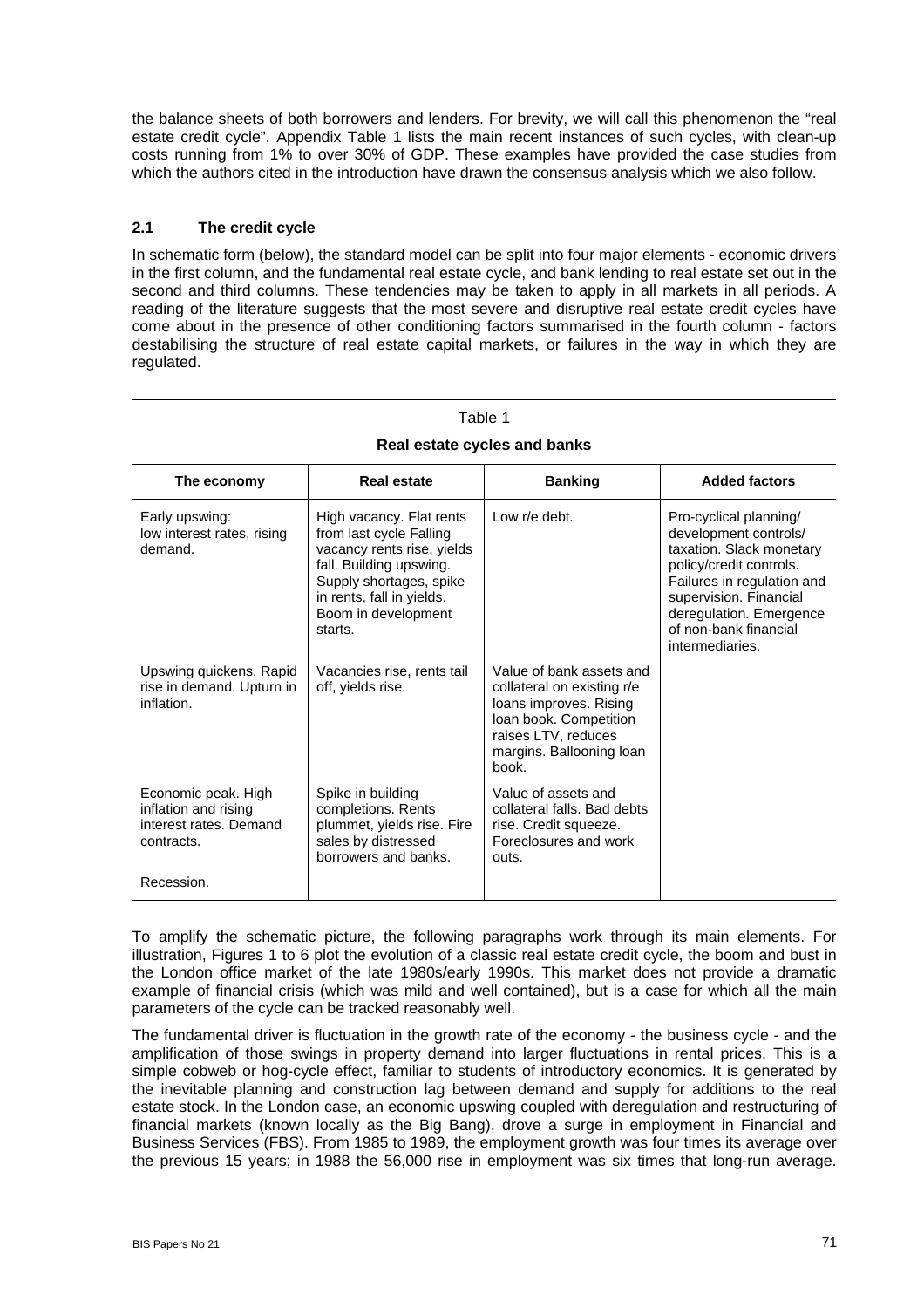Converted to floorspace (assuming 13 m<sup>2</sup> per new job), net new demand for office stock in that peak year would have been 728,000 m<sup>2</sup> against a long-run average of 117,000 m<sup>2</sup>.

Surging demand was followed by an upswing in new office construction. Through the five years to end-1990, the rate of development (measured by value of building contracts adjusted for building cost inflation) was 2.6 times its average over the previous 15 years. In the peak year for building starts - 1998 - development was 3.6 times that long-run average. After lagging the employment upswing in the mid-1980s, most of the development catch-up came in 1987, with double the rate of construction starts of 1985.

At the peak, development starts were quite closely tuned to the turning point in employment growth. Development dropped by 28% between 1988 and 1990 while FBS employment was still expanding, albeit at a reduced rate of 11,000 jobs a year. But, allowing for a completion lag of two years (as shown in Figure 1), the boom in starts through 1987-1988 translated into a peak in completions in 1989-90 as employment growth weakened, before heading for a net loss of 70,000 jobs through 1991-92.

Rental and capital values (Figure 2) form the price signals which mediate between demand and development. In real estate markets, the stickiness of rental prices which prevent market-clearing in the short run (Grenadier (1995)), and supply lags which create cobweb effects in the long run, can create particularly abrupt movements in real estate asset values.

As the chart illustrates, the initial surge in London FBS employment and office demand in the middle-1980s had little impact on rental or capital prices. Through the first two years of the employment surge, rental values rose by only 2%-3% per year, rising to 7% in the third year, as the hike in demand was absorbed by surplus stock left over from the previous recession. In real terms, rental values fell through those three years. Rental value growth ran ahead of inflation only as market slack was absorbed, hitting 14% in 1986 then rising abruptly by 30% in 1987 and 27% in 1988. In microeconomic terminology, the initial rise in demand was absorbed by market slack at a rental reservation price, followed by a rental spike when occupancy reached the capacity of the existing stock and new supply became totally inelastic through the period of the development lag.

Under these conditions, an earlier price-moderating supply response may not occur because there is no strong rental signal in the early phases of the upswing. Indeed, if initial rental prices have fallen well below the minimum required to support new development (the cost of construction and finance plus the opportunity cost of sites set by the next-best use), a development upturn may be delayed until the rental spike at full-occupancy (Hendershott (1995)).

Yield pricing may add a further stage of amplification to the cycle in real estate capital values. If the rental upswing is interpreted as a signal of higher long-run rental growth, a mark-down in yields would raise capital values further over the spike in rental values. Figure 2 shows this factor did not apply to London offices in the late 1980s. Yields moved very little, and the shift in capital values did no more than track the rental spike. (In fact, since bond yields fell by 100 basis points from 1986 to 1988, it is more likely than rental growth expectations were being revised down rather than up.)

The downswing of the real estate cycle depicted in the charts needs little elaboration. FBS employment swung from a gain of 99,000 through 1987-88 to a loss of 70,000 in 1991-92. Office development completions reach an historic peak in 1990 and ran on at a high level through the employment slump, before collapsing to 40% of the peak level in 1993. Rental values fell by 3% in 1990, despite continued modest growth in FBS employment, then by a cumulative 50% over the following three years.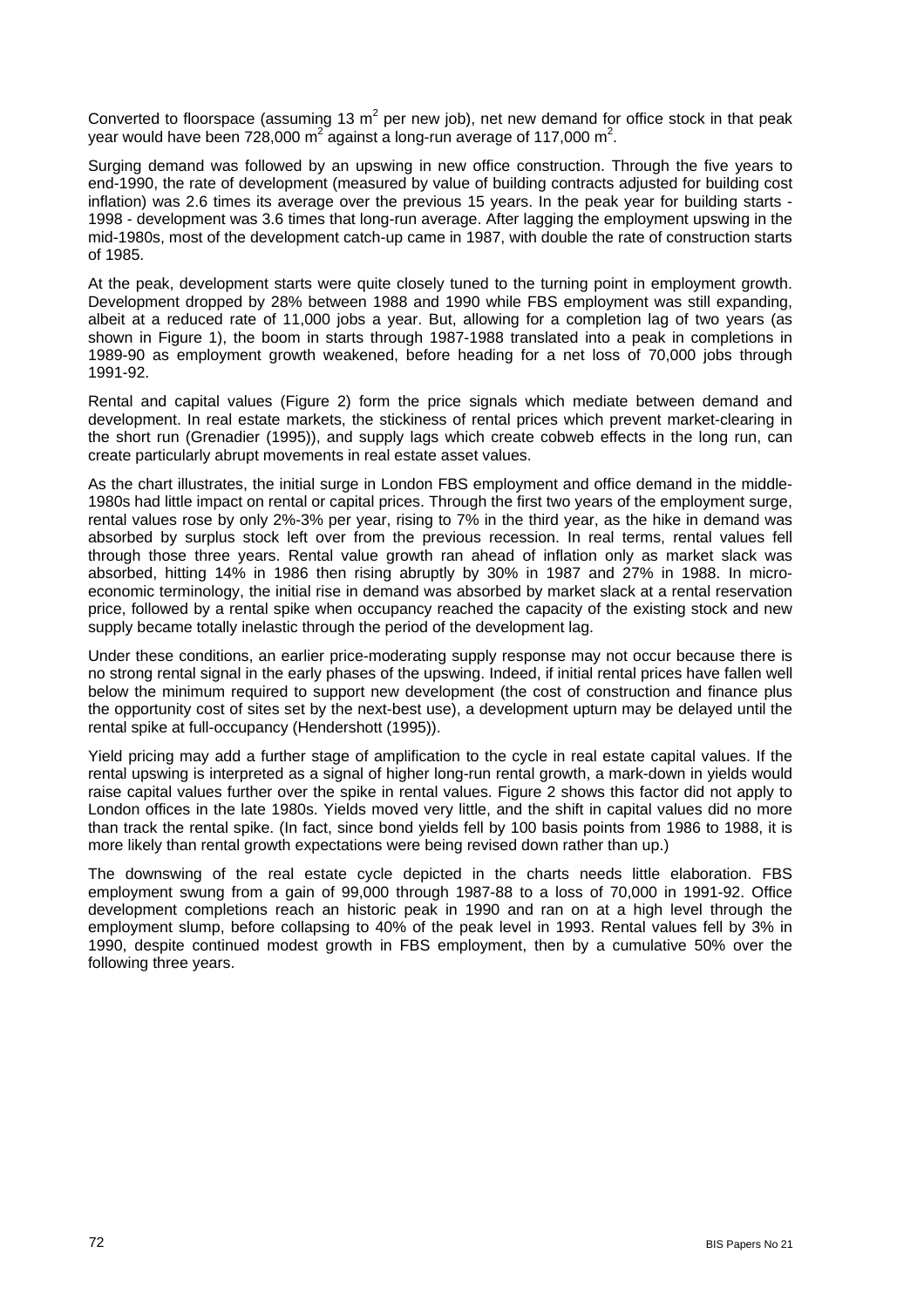



Source: UK Office for National Statistics.



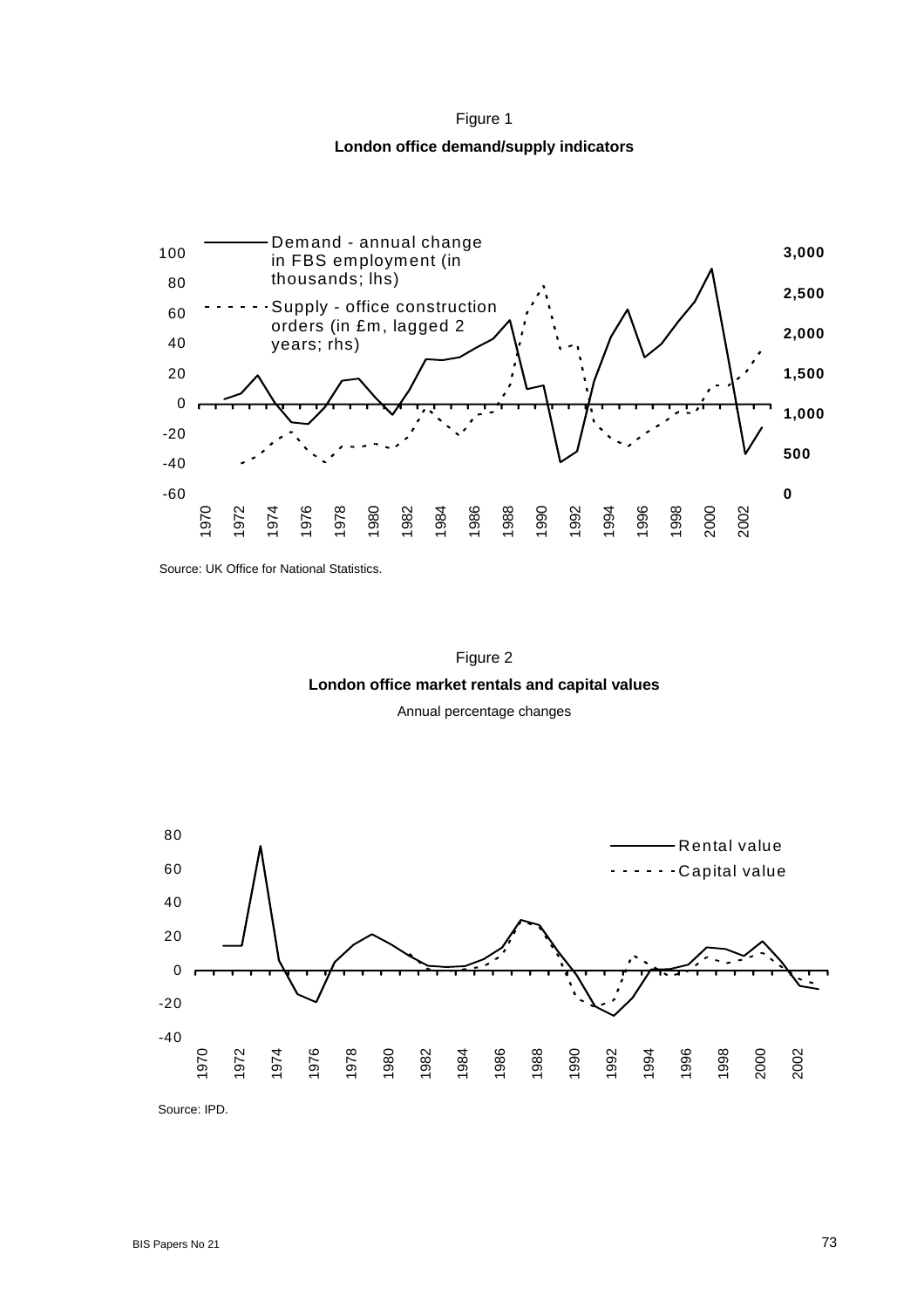Figure 3 **UK bank lending on real estate and interest rate** 



Source: Bank of England.





Source: Bank of England.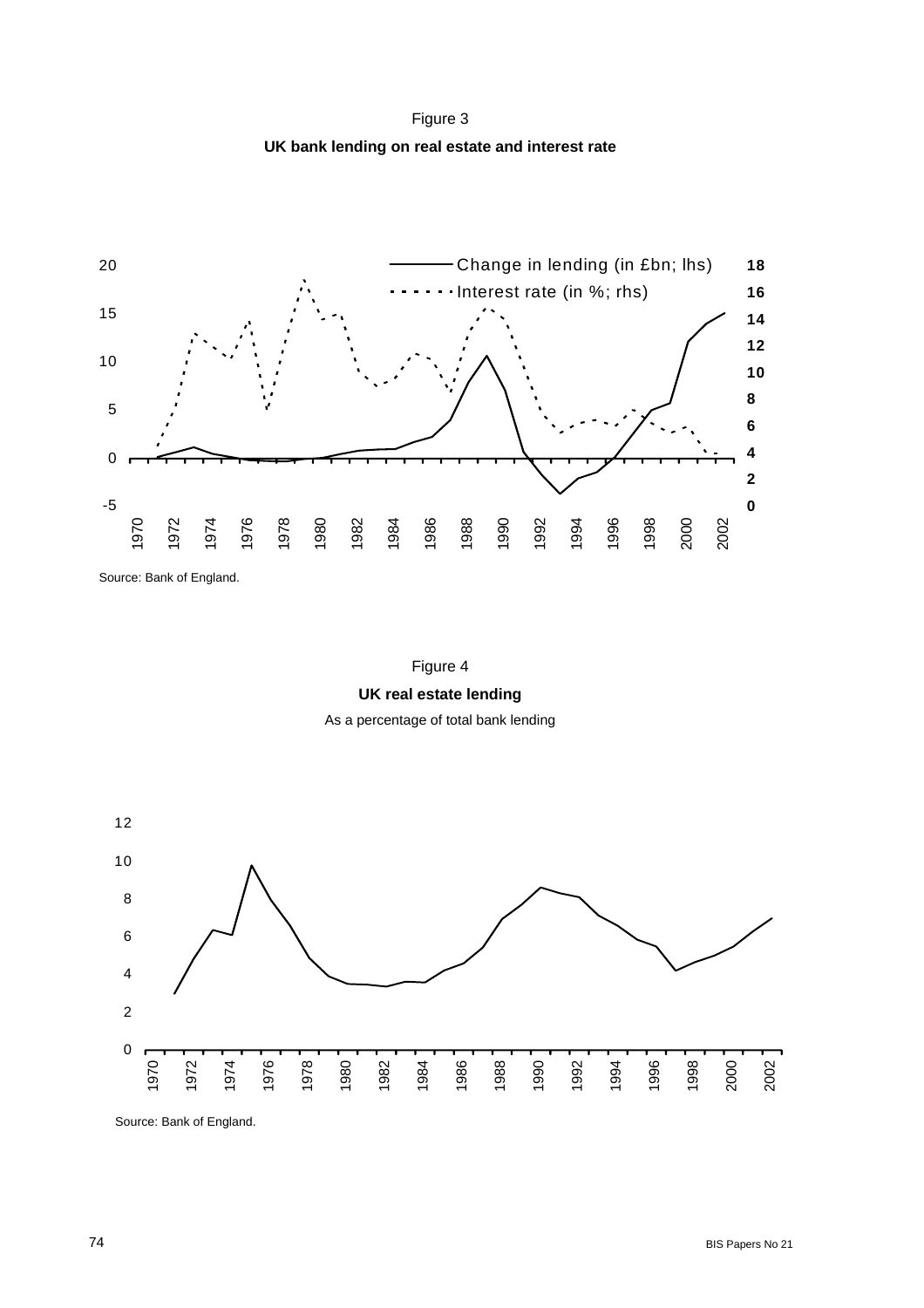Figure 5 **England and Wales commercial market liquidity** 



Source: UK Inland Revenue.



In millions of sq ft



Source: CB Richard Ellis.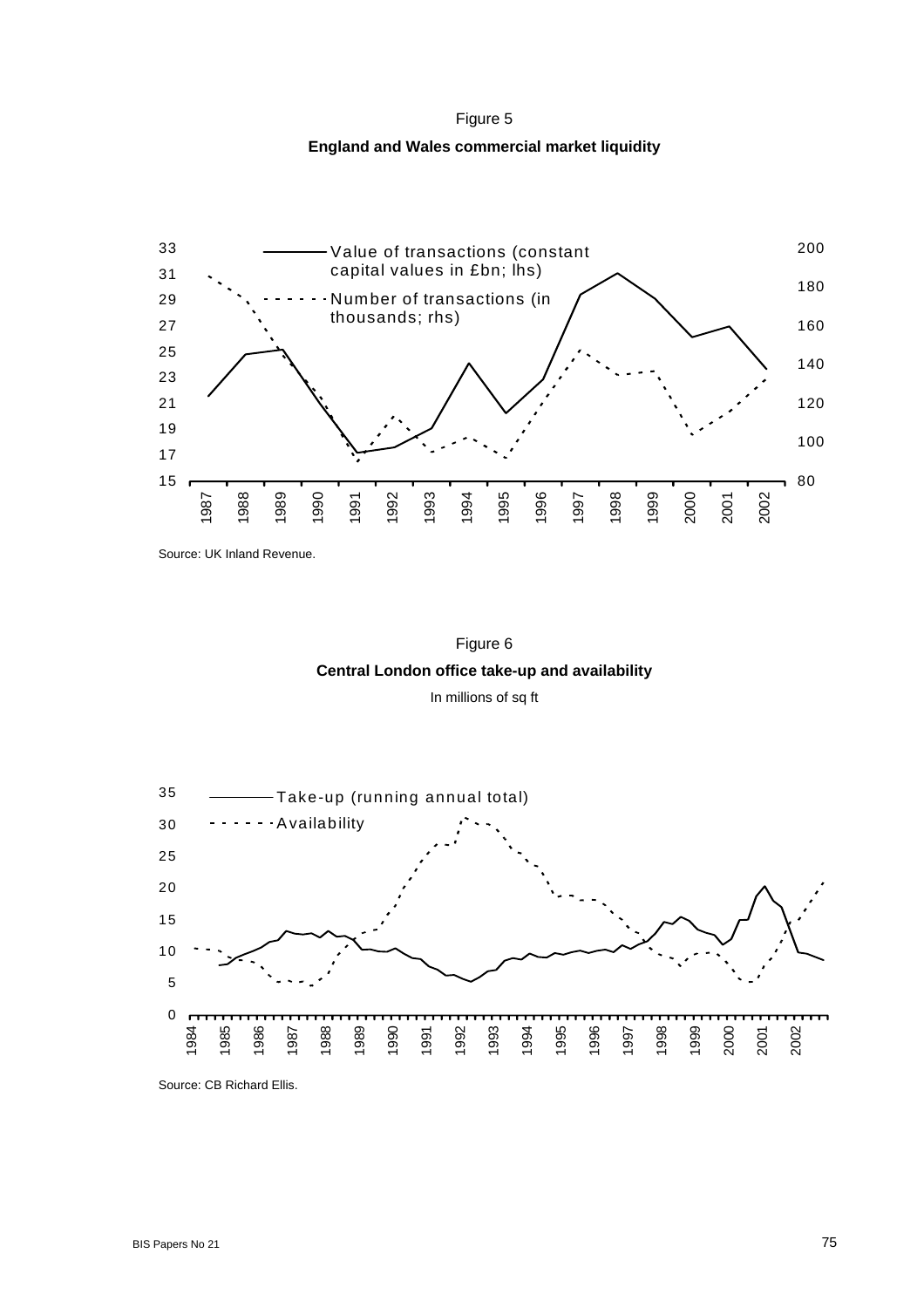



Sources: UK Office for National Statistics; IPD estimates.





Sources: UK Office for National Statistics; IPD estimates.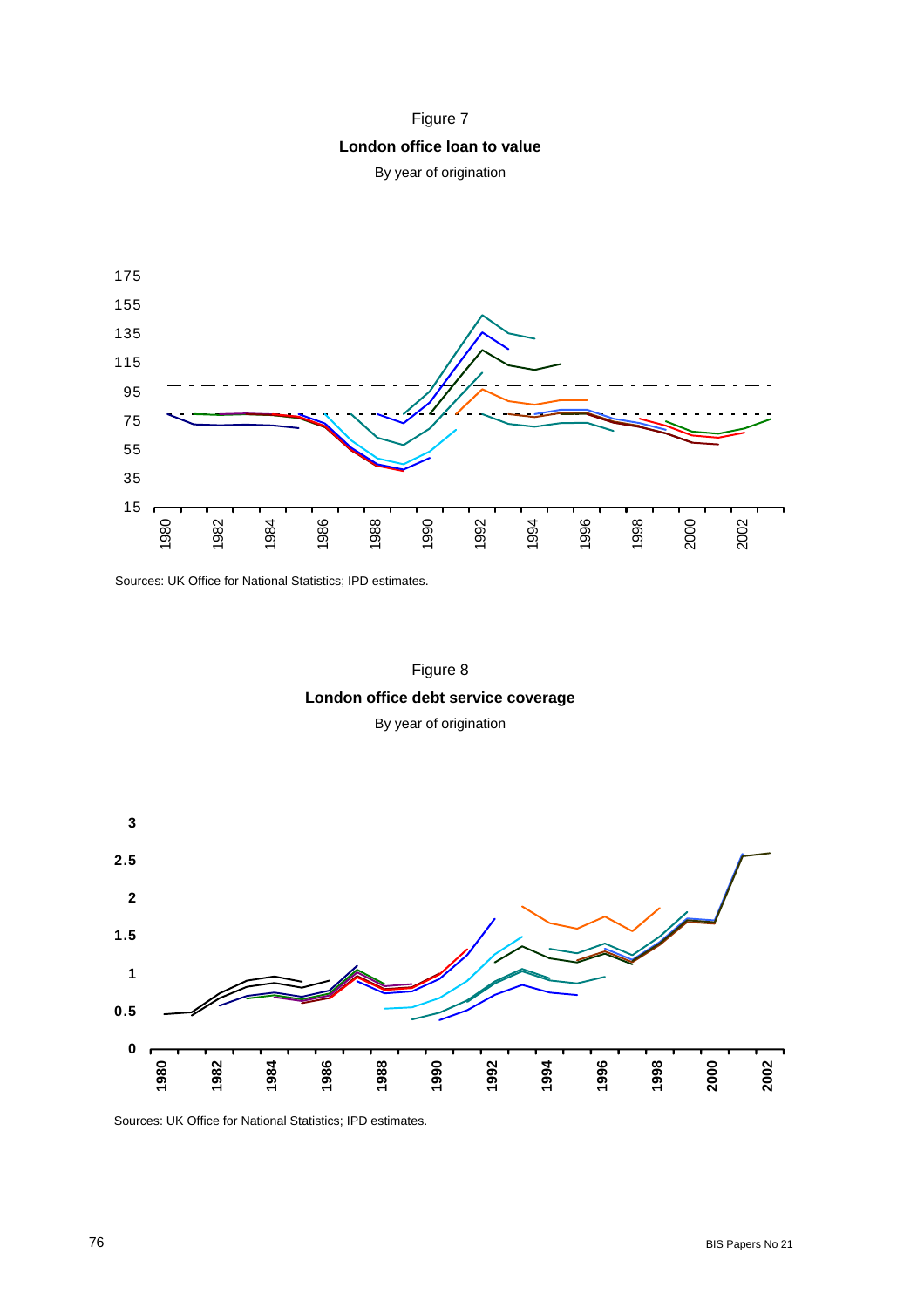Yields moved out in the first year of rental fall, but moved in again by roughly the same amount in the final year of rental decline. As in the upswing, therefore, changes in yields added little to the severity of the rental cycle, with a peak to trough fall in capital values close to 50%.

Mechanical and ex-post descriptions of real estate cycles may convey the implication that they are fairly predictable. Quite apart from the unpredictability of the macroeconomic demand-side drivers, the internal mechanics of cycles are highly sensitive to many initial conditions. The extent of initial vacancy, the relationships between the reservation price in a slack market, the rent at minimum replacement cost, and the costs of construction and finance will all influence the path of rentals and building through an individual cycle. (A glance at the later sections of the London office market charts is enough to show that, despite a larger demand surge, the building cycle of the late 1990s has had a very different character.)

The literature on real estate cycles, furthermore, adds more counts on which successive rental cycles may be highly irregular and unpredictable. An interaction between development lags of around 2-3 years and a classic business cycle in demand of 4-5 years may result in a tendency for alternating strong and weak development cycles, with major booms created gluts which satisfy much of the demand in a subsequent cycle. Short-period demand-supply cycles may also interact with longerperiod asset-replacement cycles, or longer waves in urban and technological development. In the long-run, evidence from the United Kingdom suggests that major, classic cycles like that described in the London office market may be fairly low-frequency events, interspersed with long periods in which cycles are muted or quiescent (Barras (1994)).

Real estate cycles are linked into the banking system through the asset prices determined by both rental prices and capitalisation rates. The standard model of real estate credit cycles suggests debt flows and lending rules may add a further layer of amplification to the fundamental real estate cycle. An upswing in rentals and asset prices, first of all, improves the credit quality of existing loan books collateralised against real estate: their loan to value (LTV) ratios, debt service coverage ratios (DSC), default rates and losses on default will all improve, and reduce the risk in the banks balance sheets. To the extent that banks themselves are significant owners of real estate, they will see a more direct improvement in their balance sheet positions.

An increased capacity to lend comes at a point when further lending to real estate looks particularly attractive, as projects realised in the early stages of the upswing show high profits and sound loan quality. Through an upswing, as rental and capital prices accelerate, demand from real estate owners seeking to borrow against the rising values of their assets, or developers seeking to launch new projects, will encounter banks with a high capability and willingness to lend. Both the strong trends in real estate prices and competition between lenders may, indeed, lead them to relax lending criteria higher LTV and lower DSC ratios, reduced margins and so on.

Though UK statistics do not run to specific figures on lending against London offices, Figure 3 shows how overall bank lending to real estate companies responded to the real estate cycle. In 1980, total real estate debt stood at GBP 2.2 billion - a low point reached following a debt burn-off in the mid-1970s. By the end of the decade, debt had multiplied by a factor of 17. In 1989 alone, the GBP 11 bn *rise* in debt was more than five times the total of outstanding loans at the start of the 1980s. Banks had more than doubled their exposure to real estate - to 9% of total lending in 1990 although this was still a little way off the peak reached in the previous cycle.

Though there are no rigorous measures of the lending terms on which this balloon of debt was being advanced, accounts of the period are replete with descriptions of the "generosity" of banks toward property, with non-recourse lending and off-balance sheet financing taken as commonplace (Goobey (1993)).

At this point, there is the risk of a purely speculative cycle fed by feedback between rising asset prices and rising availability of credit which in turn increases the demand for real estate assets. A purely speculative market, which has become detached from the fundamentals of demand and supply in the occupier market, might be indicated by an extreme divergence between rental prices and asset values - in other words, a fall in capitalisation rates is unlikely to be supported by long-term rental prospects. In the London market, positive feedback did not extend quite this far. Yield pricing effectively endorsed heady rates of rental appreciation as durable, rather than temporary as they appear with the benefit of hindsight.

Positive feedback loops between real estate asset prices and bank credit are, of course, likely to turn sharply negative around the peak of the economic cycle. At the macro-economic level, interest rates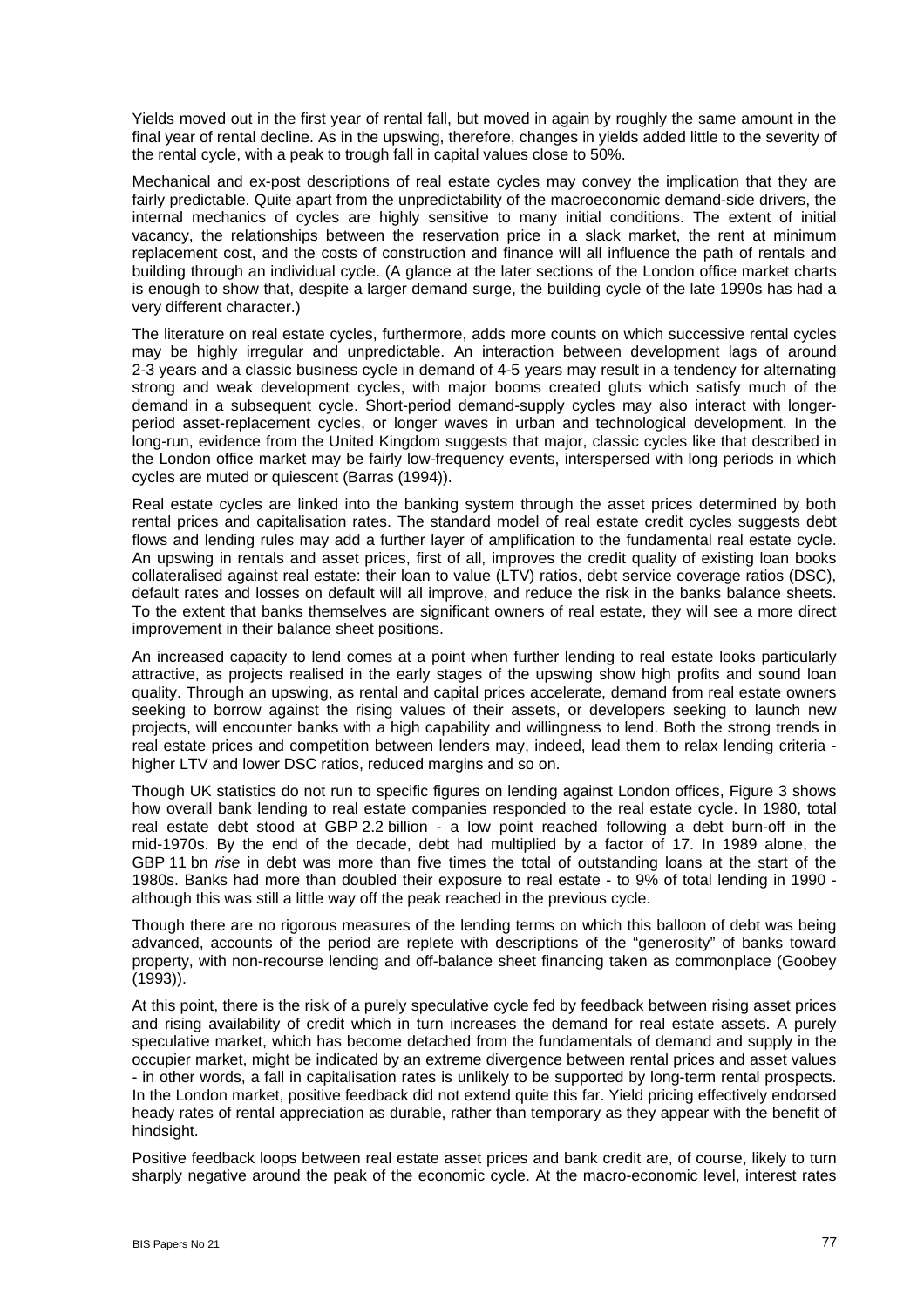may be rising to choke off overheating, increasing the cost of variable rate debt or the ultimate refinancing cost of fixed rate debt. Within the real estate market, occupancy and rentals stop growing and may fall, while capitalisation rates are rising. Falling real estate asset prices and/or incomes push loans into technical default. Forced disposals by distressed borrowers, foreclosures on non-performing loans by banks, bankruptcies among developers whose schemes have failed to find occupiers and whose lines of credit have been cut off may all contribute to the classic downward spiral in asset prices and availability of credit. Given a severe impact of real estate losses and provisions on banks' capital adequacy, a credit-crunch limits lending to all forms of borrowers, and itself deepens the economic downturn.

In the London office market, the deceleration and downswing was rapid. After coming off the peak in 1989, rental values fell by 3% in 1990, and capital values by 16%, with further falls of 43% and 36% respectively through the following two years. Financing and refinancing difficulties were exacerbated by a rise in short-term interest rates from 8.5% in 1987 to 15% in 1989 - although the hike was fairly short-lived, with rates back down to 5.5% by 1993. Despite the crash in the market (reflected, though less dramatically, throughout the other UK property markets), real estate debt continued to rise until well into the downturn, growing by GBP 8 bn (24%) through 1989 and 1990 when the real estate downturn was well-established. A further twist to the tail of distressed borrowers came with a fall in market liquidity (Figure 5), with a 50% fall in the number of commercial property transactions between 1987 and 1991.

The progress of the cycle can also be tracked through the direct measures of market conditions typically produced by brokers. Figure 6, for example, shows that rates of take up fell by nearly two-thirds from peak to trough, while the combined fall in demand and surge in supply raised availability by a factor of six.

The denouement to the story of the London office market was, as would be expected, disastrous for the UK real estate industry. There was a string of bankruptcies among developers and traders - most notably that of Olympia & York, developers of Canary Wharf. Ten-year rates of return on UK real estate investment fell below the risk-free rate in 1991 for the first time in their history, and stayed there almost to the end of the decade. Institutional weightings in real estate were slashed from 12% in 1989 to 5% ten years later. Rental and capital values for London offices are, a decade on from the slump, still around 30% below their 1989 levels in *nominal* terms.

Despite the severity of the collapse, the impacts on the banking sector were, in this case, serious but not critical. There were no bank failures (as there were at the equivalent point in the 1970s), and no government-assisted bail outs. All major lenders were, unsurprisingly, drawn into protracted work outs - again most notably at Canary Wharf, taken over by a consortium of its lenders - which hauled back outstanding real estate debt by GBP 9 billion (13%) through the first half of the 1990s. Although the most exposed UK lenders were undoubtedly seriously strained by the scale of their real estate writedowns and provisions, the shocks were absorbed internally, without any public intervention or bailouts.

### **2.2 Impacts on loan quality**

Taking data used in the last section, we can estimate how the quality of loans advanced against London offices changed through the cycle. Figure 7 shows how a five-year loan originated each year at 80% loan to value (LTV) ratio would have changed in collateralisation through its life, assuming the underlying property followed IPD's average London office capital value. For simplicity, no provision is made for either amortisation or total outstanding value of debt including interest charges. Using IPD figures to represent the underlying asset simulates a loan against institutional grade properties, largely let, and secured by upward-only rent reviews.

The chart highlights the "comfort zone" for lenders in the run up to the cycle. All loans advanced before 1987 - only a year from the market peak - would have at least maintained the initial LTV ratios. Those issued in 1987 would have shown a 100% LTV in 1992. Loans issued in 1989 would have deteriorated to an average LTV of 150% by 1992. On average, all loans originated between 1987 and 1991 would have been in breach of initial lending terms at some point in their life. On average, all loans issued from 1987 to 1990 would have been in technical default - LTVs of more than 100% - at some point in their life.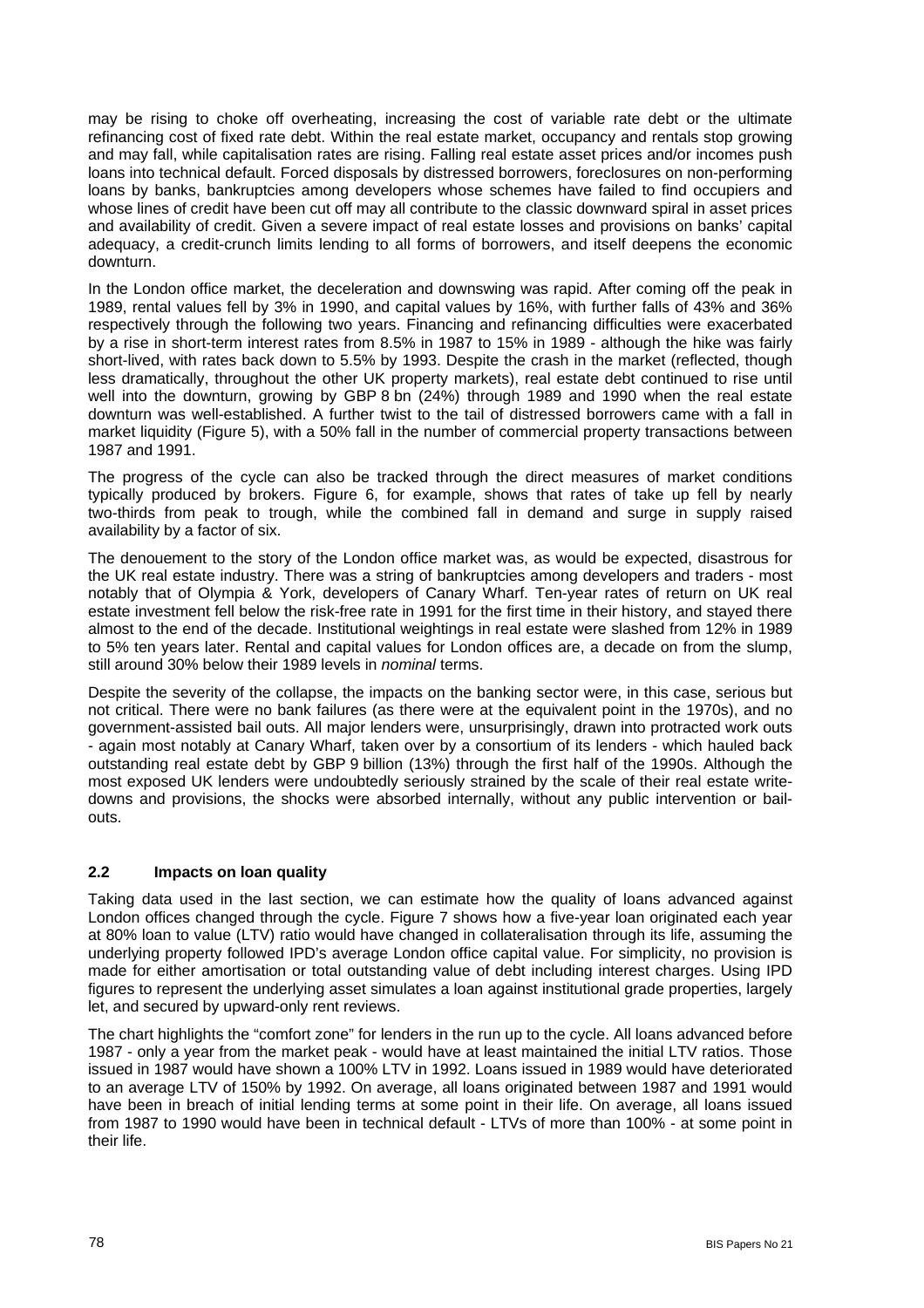An extension of this simulation to loans against each of the individual IPD properties in the Central London office market suggests that 96% of all loans issued in 1989 would have been in technical default by 1992, with an average loss on default against original advances of 30%.

This measure suggests a far larger disaster for borrowers and lenders than turned out to be the case. A simulation of the debt service coverage ratio (DSC) for loans originated each year (Figure 8) helps explain why. Here we have estimated the DSC for loans at 80% LTV assuming variable lending at 150 bp above short-rates, given the initial income cover provided by average income return on IPD London offices at the point of origination, and changes in that cover generated by average net income growth through the life of the loan.

Given the crash in rental values through the slump, the results may seem counter-intuitive. Throughout the 1980s, the balance between real estate income return (averaging 6%) and borrowing costs (averaging 13% and never below 10%) held initial DCS's on our assumptions to levels between 0.5 and 1 - ratios which would certainly not be held as prudent in today's market. In an inflationary environment, lending assumed rental and capital appreciation would cover the advances. Even for loans originated at the peak of the cycle saw no more than a mild deterioration from their initial DSC ratios (inadequate though they may have been). Even advances at the peak of the cycle achieved *improved* DSC ratios from their initial condition through the life of the loan.

The UK's long leases and upward-only rent reviews - clearly an international anomaly, and now in a process of decay - gave lenders a far larger degree of comfort on income security than would apply in other markets. This underpinning meant that average net incomes fell by no more than 2% in the worst year of the slump, and by no more than 8% between 1991 and 1995. That stability in income for investment (clearly not development) properties, coupled with a halving in floating-rate interest charges from 15.5% in 1990 to 1993 meant that income cover eased through the worst years of the slump, and encouraged long debt work outs rather than fire sales and the lenders' preferred solution to market stress. (Even for fixed rate loans, DSC ratios would have remained constant for loans issued at the peak of the cycle.)

The plot of DSC's also gives a very clear illustration of the dramatic shift in character of real estate lending in the 1990s from that in the 1980s. With, in 2002, London office income returns at 6.5%, and borrowing rates at 5.5%, a loan at 80% LTV against the average let property offers an initial DSC ratio close to 1.5. Rising incomes and falling borrowing costs since the mid-1990s have set DSC ratios on recent advances rocketing - and provided the primary point on which bankers can claim that even more spectacular rises in real estate debt since the mid-1990s is well-secured. (Whether or not that claim survives the prospect of higher interest rates and soft lettings markets when those advances need to be refinanced remains to be seen.)

### **2.3 Some international comparisons**

The London office market has been used as an exemplar of the real estate credit cycle because it is one for which a fairly full set of the relevant indicators is available. As an exemplar, it lacks the drama of a real banking crisis as conclusion. Where such a crisis did occur in the early 1990s, accounts tend to stress the extreme movements in real estate asset values as an ineluctable cause.

Figure 9 compares the movements in office capital values in two other European markets, aside from Central London, where there were much more severe knock-on effects on the banking system - a systemic crisis in Sweden, more contained but serious problems centred on Credit Lyonnais in France. For the dominant core office markets in each country, capital values are indexed to 100 at their peak year (falling in 1989 in London, 1990 in Stockholm and 1991 in Paris). It does not appear that the range in severity of financial problems across the three countries were a simple product of differences in the amplitude of their real estate cycles. In the run-up to the peak, all three markets saw asset values rise by at least 100%. Though with differences in duration, their downswings saw around 50% wiped off peak capital values.

As others have observed, whether or not real estate cycles ramify into financial crises depends less on their severity than on a range of conditioning or contributory factors (Herring and Wachter (1999)). Within the real estate domain, history is likely to be particularly important. Where there has been a long run of rising real estate asset values, without significant shocks within the recall of market actors and lenders, "disaster myopia" is more likely to take hold in the upswing of a major cycle. In this respect, the United Kingdom had the advantage of a major London office development cycle and banking crisis in the early 1970s to restrain market exuberance (perhaps evident in stable rather than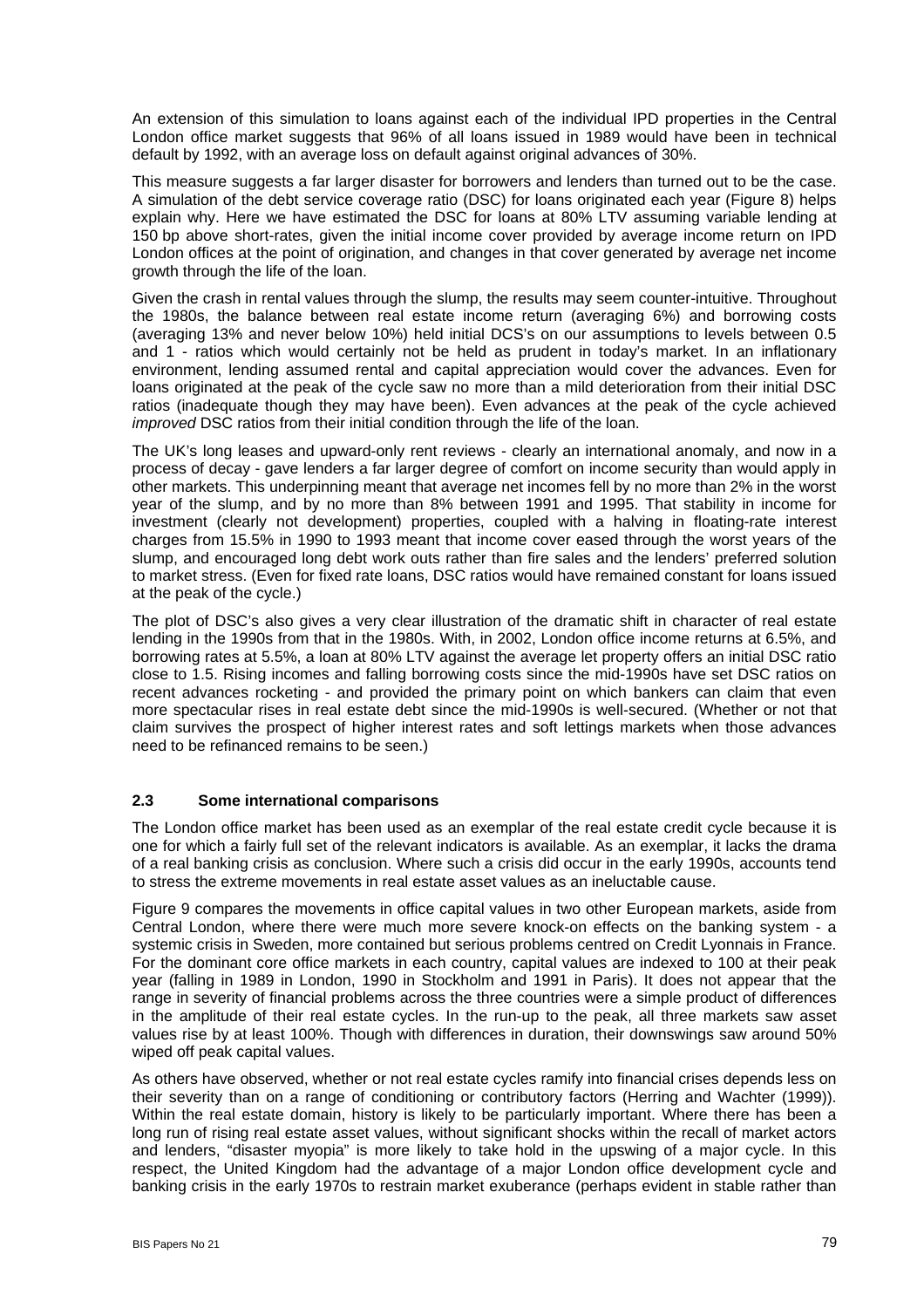falling yields through the upswing), and sharpen the attention of bank regulators. It is also highly probable that shorter leases in Sweden and France did not afford the same coverage to debt charges as in the United Kingdom.



## **3. The role of performance measurement**

A description of the real estate credit cycle has been given at some length not primarily for its intrinsic interest, but to establish the point that there are many indicators which can be used to track the course of real estate markets, their linkages with fundamental economic drivers and with real estate credit. As other analyses have concluded, at least with the benefit of hindsight, simple monitoring key indicators for real estate markets and the banking system could go a long way towards increasing sensitivity to the risks of real estate credit cycles.

The policy prescriptions suggested in the literature may be classified under three main headings:

- First, improved monitoring and understanding of real estate markets themselves to pick up phenomena such as spikes in development rates, rental values and asset values.
- Second, improvements in the breadth and depth of real estate capital markets, to create a range of investment vehicles and investor interests to diversify the exposure to risk flowing from the cycles, and reduce the probability of liquidity collapses in market downturns.
- Third, improvements in the governance and oversight of lenders to cut out bad lending practices.

The remainder of this paper will focus on the first two of these points, in particular the multiple contributions of well-founded performance measurement systems to both greater transparency and greater maturity in real estate capital markets. The next section sets out the essential features of a robust performance measurement system for real estate markets, followed by the effects we believe such systems can have on the behaviour of those markets.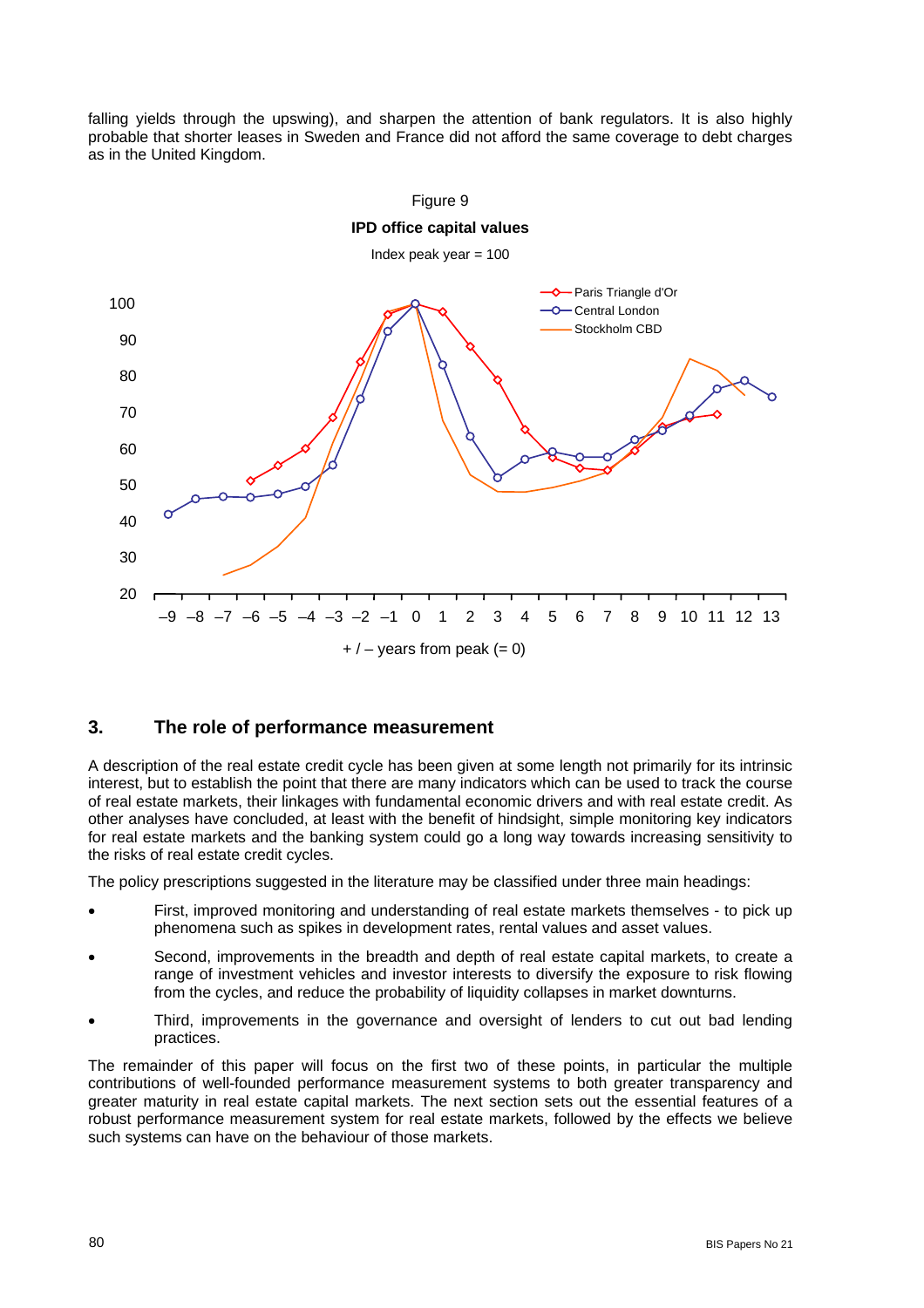#### **3.1 Real estate performance measurement**

Objective measurement of real estate markets is, of course, much harder to achieve than for the other asset classes which dominate the base of institutional and private investor portfolios. Real estate markets lack a central "trading floor" through which transactions information flows (despite the growing use of internet-based information and trading systems for both leasing and capital transactions). Even if a central location through which deals were realised existed, the low liquidity and high heterogeneity of non-residential real estate makes it implausible that transactions flows alone can give a consistent and reliable picture of fundamental trends in the market. Information which is available to actors in the market - either as principals or intermediaries - is, moreover, commonly regarded as commercially sensitive, creating barriers to information-sharing and a suspicion (unjustified or otherwise) that what information is released by such participants is open to manipulation to serve their own interests.

Under these conditions, we believe a credible real estate performance measurement system has to rest on the following central principles:

- Drawing its primary data from the most comprehensive and accurate store of information on real estate markets - the building by building records of major real estate investors who uniquely have a strong interest in complete, accurate cash flow and value information across a large fraction of the property stock.
- Credibility in the marketplace arising from an independent status, and strict adherence to an "open standard" on control of data quality, rigour in performance measurement, and objectivity in interpretation.
- A close engagement with major investors and intermediaries in the market to secure a commitment to data sharing, and an industry-wide effort to define measurement standards.

The fundamental need, in mature real estate markets, for systems with these characteristics is demonstrated by the fact that they have emerged in almost 20 countries, by a variety of routes, and in the majority of cases within the last 10 years (Table 2). In the main, these services are operated by Investment Property Databank, a UK-based commercial provider (in association with local partner organisations in most countries, often involving trade associations of property owners). Those originating from other sources - PCA in Australia, KTI in Finland, NCREIF in the USA - are based on industry associations rather than a commercial service. Though the financing basis varies, all providers follow the same approach on the essential features listed above.

In terms of procedure, these systems again share a common approach:

- A large-scale data-assembly process, drawing large volumes of building-level information from the accounting, management and valuation systems of property owners at least once a year - a process which inevitably involves some commitment of resources from both the suppliers and processors of data, though at costs which can increasingly be reduced by automated data transfer.
- An intermediate stage of quality control and data processing, with a wide range of controls to trap errors and ensure consistency in reporting, and to build up from individual building records measures of real estate performance which can be sub-divided by building type, owner, location etc.
- The delivery of outputs ranging from "headline" indices of overall real estate returns for comparison with equities, bonds and other investments through the analysis of components of those returns (capital appreciation, income return, rental values and incomes, yields and yield movements) for individual markets, to benchmarking and portfolio analytic services to individual real estate investors.

Generally, the charges made for the outputs of these systems are sufficient to cover their costs of operation.

l

<sup>3</sup> Further information on the methods and outputs of these performance measurement services is available from www.ipdindex.co.uk, www.ncreif.org, http://www.kti.fi/eng, http://www.propertyoz.com.au, and http://www.propertynz.co.nz.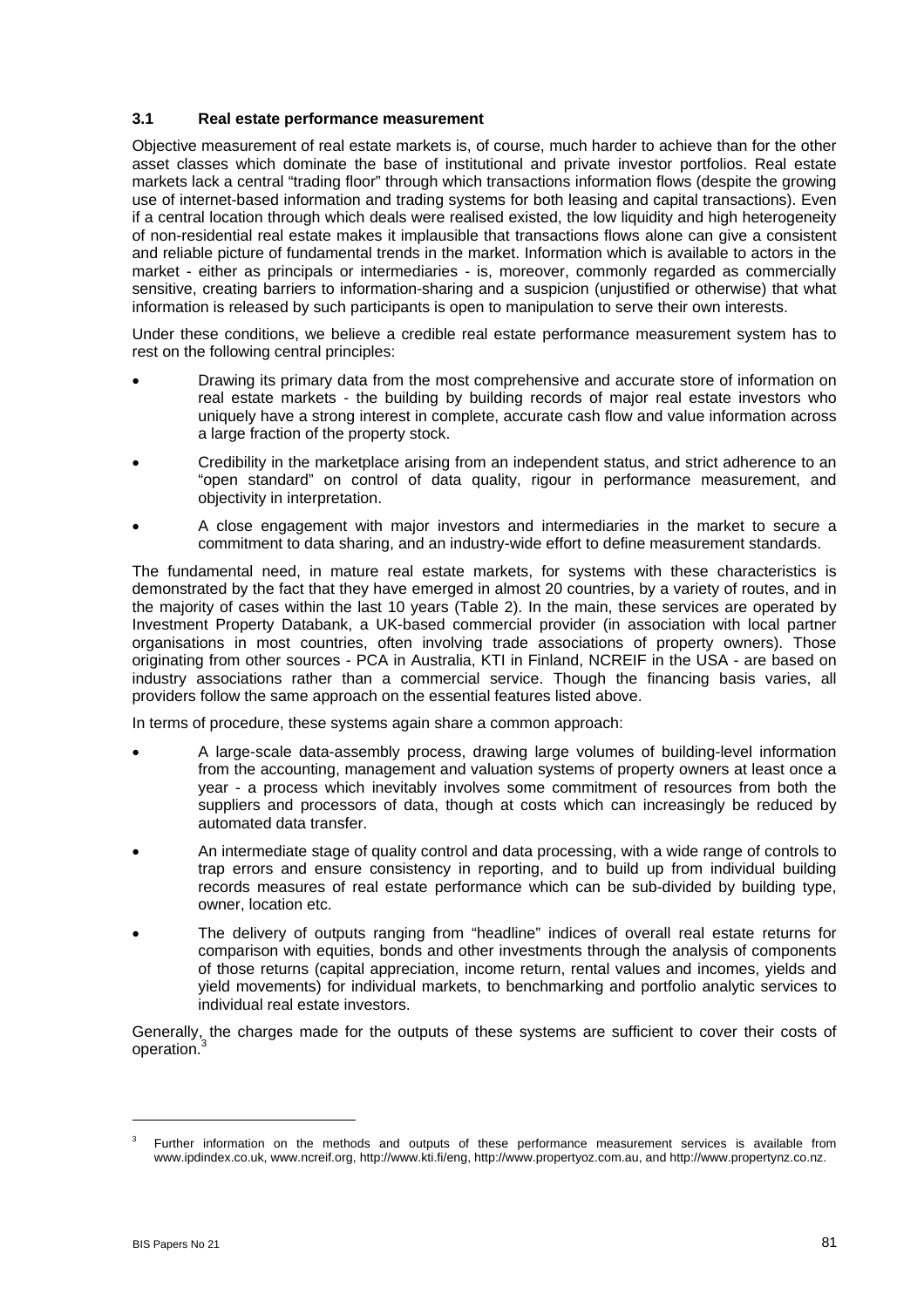| Country              | <b>Supplier</b>                                                  | Index starts in: | No of investments |
|----------------------|------------------------------------------------------------------|------------------|-------------------|
| Australia            | Property Council of Australia                                    | 1985             | n/a               |
| Canada               | <b>Investment Property Databank</b>                              | 1984             | 1,000             |
| Denmark              | <b>Investment Property Databank</b>                              | 2000             | 1,700             |
| France               | <b>Investment Property Databank</b>                              | 1986             | 3.600             |
| Germany              | <b>Investment Property Databank</b>                              | 1996             | 3,600             |
| Ireland              | <b>Investment Property Databank</b>                              | 1984             | 330               |
| Italy                | <b>Investment Property Databank</b>                              | $\ddotsc$        | 370               |
| Finland              | Finnish Institute for Real Estate<br>Economics                   | 1998             | 2,200             |
| <b>Netherlands</b>   | <b>Investment Property Databank</b>                              | 1976             | 6,700             |
| New Zealand          | Property Council of New Zealand                                  | 1989             | 320               |
| Norway               | <b>Investment Property Databank</b>                              | 2000             | 350               |
| Portugal             | <b>Investment Property Databank</b>                              | 2000             | 250               |
| Spain                | <b>Investment Property Databank</b>                              | 2000             | 250               |
| South Africa         | <b>Investment Property Databank</b>                              | 1995             | 1,900             |
| Sweden               | <b>Investment Property Databank</b>                              | 1983             | 2,400             |
| Switzerland          | <b>Investment Property Databank</b>                              |                  | 1,600             |
| United Kingdom       | <b>Investment Property Databank</b>                              | 1971             | 14,000            |
| <b>United States</b> | National Council of Real Estate<br><b>Investment Fiduciaries</b> | 1978             | 3,800             |

## Table 2 **Real estate performance measurement systems**

## **3.2 Applications: market monitoring**

Section 2 used IPD rental and capital value series on one market - London offices to track the real estate cycle. This is a specific illustration of a general case: a robust and widely-based performance measurement system brings to real estate markets the transparency which equity and bond indices convey to other asset classes.

This benefit accrues at all levels. A top level "all-property" index provides for each national market the basis for comparison of returns and risks across asset classes, and the inputs to quantitative models of asset allocations across asset classes. Similarly, on a global scale, a headline index allows the comparison of performance characteristics across countries, and the basis for international portfolio diversification increasingly being pursued by major investors.

Within national markets, performance measurement is the basis for the on-going analysis of markets that drives development and investment decisions, and for econometric forecasting of rental values, yields, capital values and returns. In the United Kingdom, where real estate performance measurement is perhaps most extensive and most widely used, the IPD system can track the key components of value and return over more than 20 years from all-property level down to (for example) individual retail markets in 170 cities and towns, and within major cities down to individual streets and postal codes. Table 3 is an example a standard performance history, for offices in the West End of London.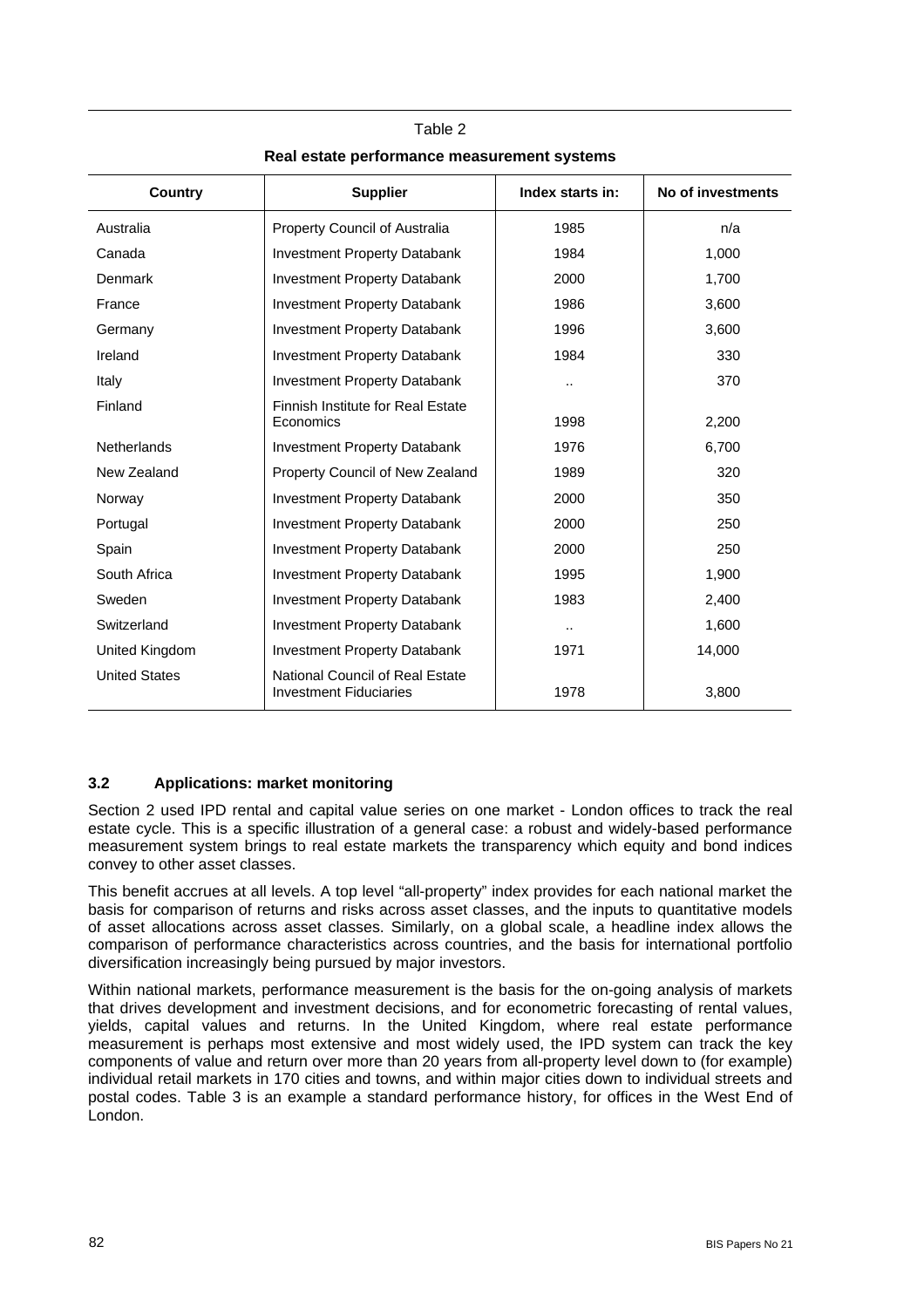#### Table 3

#### **UK IPD West End office performance 1981-2002**

|      | <b>Total</b><br>return | <b>Income</b><br>return | <b>Capital</b><br>growth | Rental<br>value<br>growth | Yield<br>impact | <b>Income</b><br><b>structure</b><br>residual | <b>Equivalent</b><br>yield | <b>Continuous</b><br>yield index |
|------|------------------------|-------------------------|--------------------------|---------------------------|-----------------|-----------------------------------------------|----------------------------|----------------------------------|
| 1981 | 16.7                   | 5.9                     | 10.8                     | 7.4                       | 4.3             | $-1.3$                                        | 7.6                        | 95.8                             |
| 1982 | 4.8                    | 5.5                     | $-0.7$                   | 1.2                       | $-3.6$          | 1.7                                           | 7.7                        | 99.4                             |
| 1983 | 3.8                    | 5.8                     | $-2.0$                   | $-0.3$                    | $-2.5$          | 0.8                                           | 7.9                        | 102.0                            |
| 1984 | 7.1                    | 6.4                     | 0.7                      | 2.8                       | $-2.1$          | 0.0                                           | 8.1                        | 104.2                            |
| 1985 | 9.8                    | 6.8                     | 3.0                      | 5.8                       | $-2.3$          | $-0.4$                                        | 8.1                        | 106.6                            |
| 1986 | 15.6                   | 6.9                     | 8.7                      | 11.6                      | $-0.9$          | $-1.9$                                        | 8.2                        | 107.5                            |
| 1987 | 37.7                   | 7.4                     | 30.3                     | 29.1                      | 4.3             | $-4.4$                                        | 7.9                        | 103.1                            |
| 1988 | 45                     | $\overline{7}$          | 38                       | 40                        | 3               | $-6$                                          | 8                          | 100                              |
| 1989 | 20.8                   | 4.9                     | 15.8                     | 18.1                      | 0.4             | $-2.8$                                        | 7.5                        | 100.0                            |
| 1990 | $-9.2$                 | 4.3                     | $-13.5$                  | $-2.4$                    | $-12.4$         | 1.0                                           | 8.6                        | 114.1                            |
| 1991 | $-18.1$                | 5.3                     | $-23.4$                  | $-22.9$                   | $-12.6$         | 9.2                                           | 9.8                        | 130.6                            |
| 1992 | $-13.0$                | 7.3                     | $-20.3$                  | $-28.1$                   | $-7.1$          | 12.9                                          | 10.4                       | 140.5                            |
| 1993 | 20.5                   | 10.6                    | 9.9                      | $-14.0$                   | 21.4            | 5.5                                           | 8.6                        | 115.8                            |
| 1994 | 13.3                   | 8.1                     | 5.2                      | 1.0                       | 7.7             | $-3.6$                                        | 8.1                        | 107.5                            |
| 1995 | 5.1                    | 7.2                     | $-2.1$                   | 3.7                       | $-2.4$          | $-3.3$                                        | 7.8                        | 110.2                            |
| 1996 | 9.7                    | 7.4                     | 2.3                      | 5.5                       | 0.0             | $-3.2$                                        | 7.7                        | 110.1                            |
| 1997 | 17                     | $\overline{7}$          | 9                        | 14                        | 3               | $-8$                                          | $\overline{7}$             | 107                              |
| 1998 | 13.1                   | 6.9                     | 6.3                      | 12.9                      | $-0.1$          | $-6.6$                                        | 7.4                        | 107.1                            |
| 1999 | 16.0                   | 6.9                     | 9.1                      | 11.5                      | 0.6             | $-3.1$                                        | 7.4                        | 106.4                            |
| 2000 | 19.0                   | 6.7                     | 12.3                     | 20.0                      | $-2.5$          | $-4.7$                                        | 7.6                        | 109.2                            |
| 2001 | 7.8                    | 6.1                     | 1.6                      | 4.9                       | $-2.1$          | $-1.1$                                        | 7.8                        | 111.5                            |
| 2002 | 2.3                    | 6.0                     | $-3.7$                   | $-8.3$                    | 2.7             | 2.1                                           | 7.6                        | 108.6                            |

Annual percentage changes (for the continuous yield index, 1988 = 100)

Performance measurement systems, though primarily focused on equity rather than debt-financed investments, can be adapted to cast light on the relative levels of risk in development as against let properties, in the market risks of different types of building and location, and the specific risk arising from the deviation of individual buildings from market averages.

Figure 10 indicates overall returns and risks for let properties and development properties in the Central London office market. Overall, developments have a mean return above let buildings (11.3% p.a. against 9.9% p.a.), with close to double the risk (a standard deviation of 21.6% p.a. against 13.4% p.a.). For a specific period, Figure 11 shows the building specific risk around the market average for let properties, showing that 25% of properties saw capital values fall by more than 60% against the average of 40%. These results (allied with further indicators for rental values and capital values), built into forecasting models, can provide input to simulations of loan security for different types of lending, different markets, and different numbers of loans.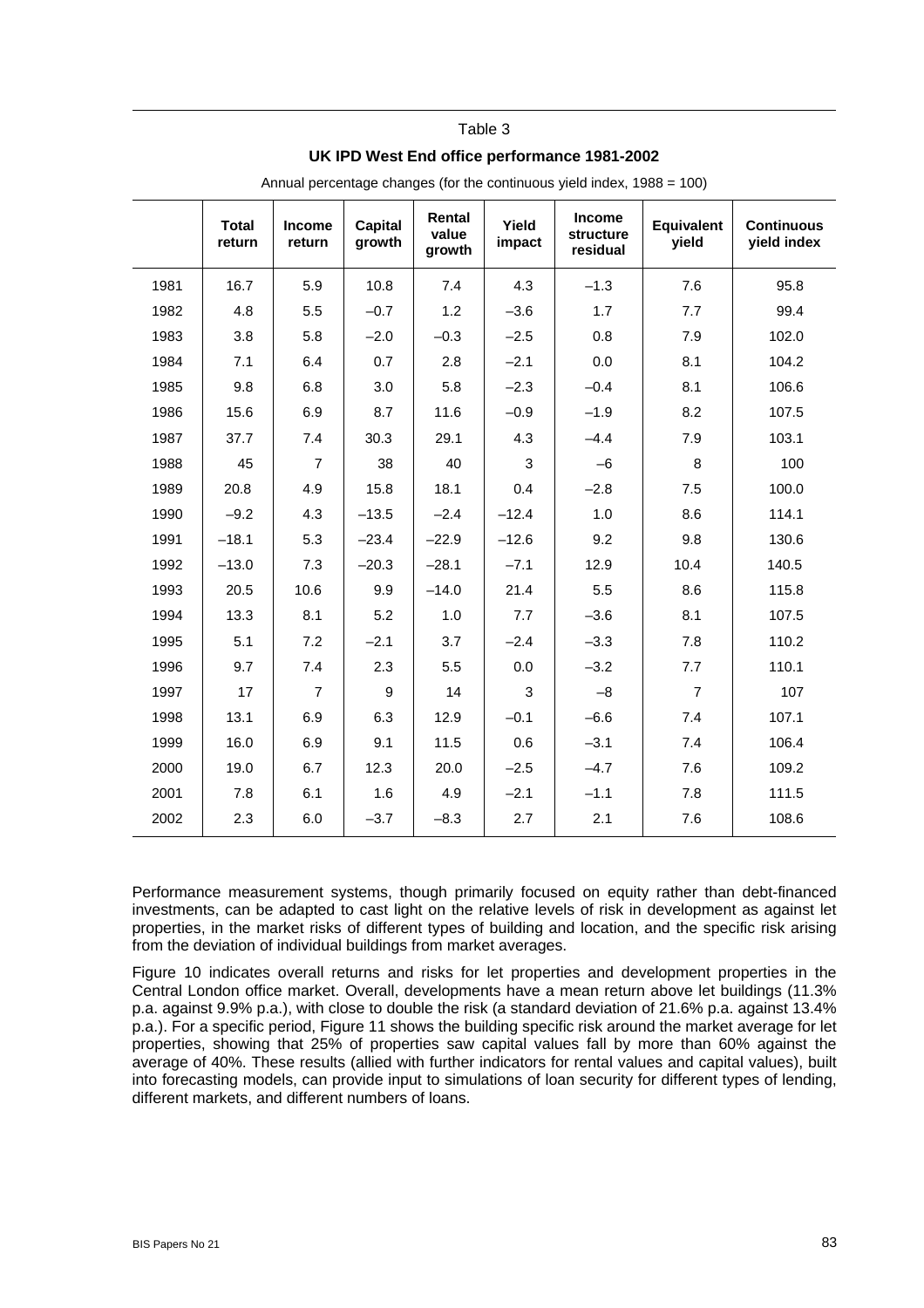

**IPD Central London offices let versus development properties** 



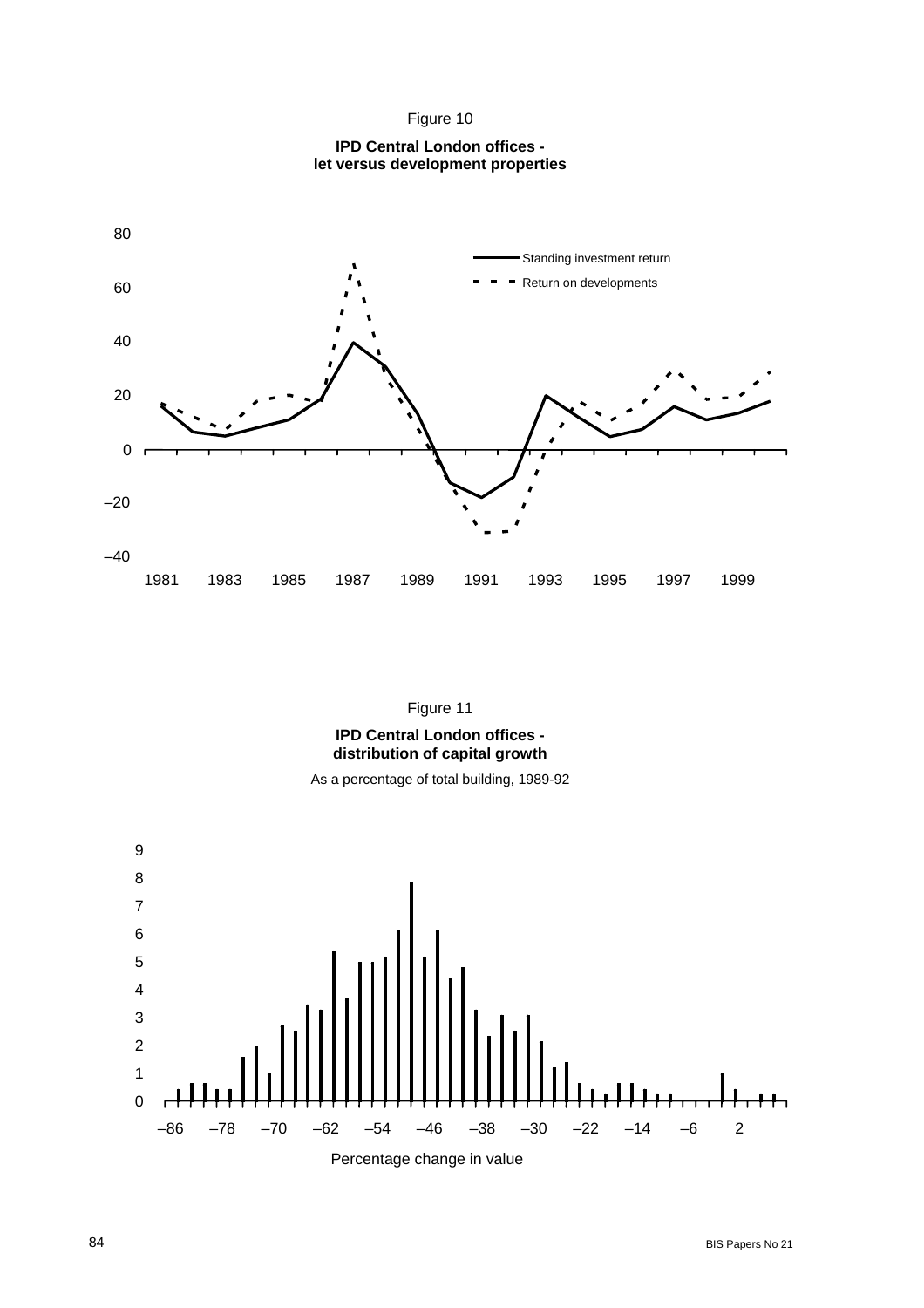#### **3.3 Performance measurement and professional practice**

Benefits from performance measurement to the quality of professional practice are most obvious in investor relations and fund management. As in any asset class, the existence of general market performance indices and manager benchmarks can provide the foundation for decisions on manager selection, and a rational basis for performance-related rewards. These can be regarded as part of the outputs of a performance measurement system.

There are less obvious but equally important benefits from performance measurement on the input side of the process, and in particular on the quality of appraisals (in UK terminology, valuations). Unreliable or inconsistent appraisals undermine the foundations of investment or lending in real estate. Even in many of the more mature European real estate markets, the appraisal industry is not subject to standards of educational qualification, professional accreditation or regulation, or testing in courts as in the United States and the United Kingdom.

In these countries, the establishment of performance measurement systems has given a strong impetus to the codification, standardisation and scrutiny of appraisal practice. In the development phases, it has typically been the case that panels of investors and appraisers have been formed to produce guidelines for the appraisals to be supplied to the system - covering methodology, the required qualifications of appraisers, and the supporting evidence to be supplied. In countries such as the Netherlands, Sweden, and France, this has been the first time that standardised appraisal guidelines have been adopted across the investment industry. In these guidelines, specific appraisal methods (whether income capitalisation, discounted cash flow or comparable sales) are of less concern than adherence to an underlying principle of open market value, consistency of practice across investors, and the provision of sufficient supporting evidence (current and prospective cash flows, yields applied) to justify the calculation of value.

The beneficial interplay between performance measurement and appraisal practice does not end with codification. The process itself raises the status of regular appraisals of entire portfolios. Where previously such appraisals may have been conducted only to meet accounting or regulatory requirements, with performance measurement they become a principal basis for investment decisions, client reporting and (perhaps) the determination of performance related rewards. As with any information source, increased usage of the data for real management decisions will raise the attention paid to the appraisal process by both investors and valuers.

Even beyond that, a performance measurement system is in itself a tool through which many features of appraisals themselves can be documented and analysed. At a descriptive level, IPD's records give a unique account of how appraisals are done in different markets, and the assumptions on which the calculations of value rest.

Fuller analysis can extend the scrutiny of appraisals to key industry issues like the "accuracy" of appraisals measured against subsequent sales prices (Mokrane (2002)). In several countries, performance measurement systems are being actively used by the appraisal profession to increase transparency, raise confidence and improve practice in the appraisal process. Even in the United Kingdom, there appraisal standards are long-established and highly regulated, the Carsberg Committee of The Royal Institution of Chartered Surveyors has recommended that annual reviews of appraisal ranges and accuracy against sales prices should be drawn from IPD's performance measurement records, to produce a rigorous assessment of appraisal accuracy (illustrated in Figure 12), and "benchmarks" against which further improvements in practice can be measured.

In short, credible and consistent appraisals are a critical input to a reliable real estate performance measurement system. But the creation and operation of such a system itself creates both strong pressures and a mechanism through which the appraisal process becomes more transparent, credible and consistent.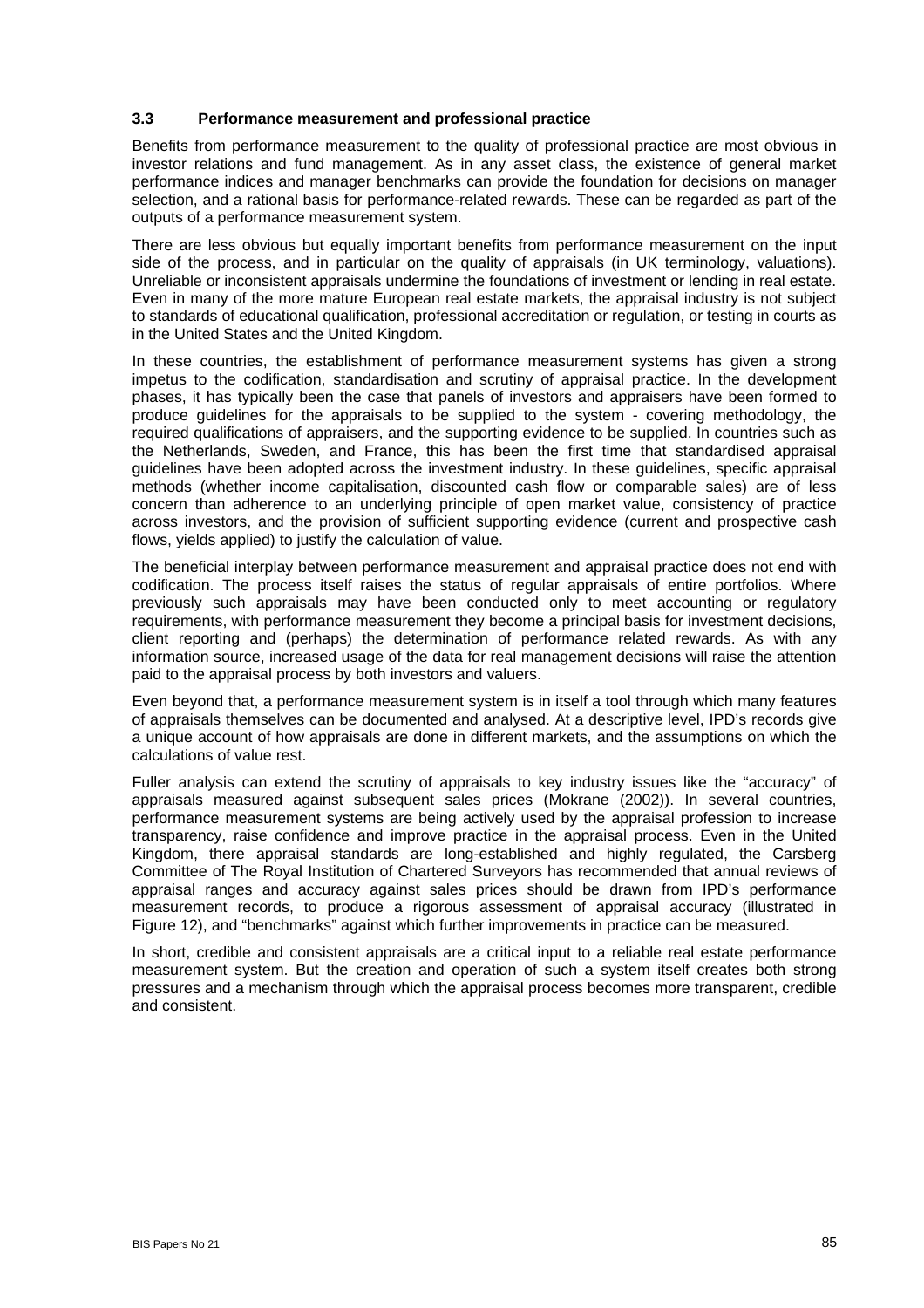

# **Percentage of UK valuations within**

Figure 12

### **3.4 Performance measurement and capital markets**

Broader and deeper real estate capital markets clearly have a role to play in reducing the risk of real estate credit cycles. Widening the range of investors and vehicles through which they can invest may make it more likely that there will be differing views on the market through the cycle, and that capital will continue to be available through downswings in the market. A narrow base of local institutional capital and bank debt undoubtedly contributed to the depth of the early 1990s crisis in some markets (eg Sweden). Inflows of foreign investment also played an important role in recapitalising distressed markets in other countries (eg German investors into the United Kingdom, and US investors into France) in trough of that cycle.

For real estate lenders, the possibility of securitisation through Mortgage Backed Securities (MBS) offers a direct means of reducing exposure to the real estate cycle. Some commentators suggest that the transparency and discipline of the large CMBS market created in the US since the early 1990s may account for the absence of a serious debt-funded overbuilding through the "missing" real estate cycle of the late 1990s (Zhu (2002)). Others suggest that derivative instruments would offer a mechanism through which the risks of real estate cycles could be more accurately priced and diversified (Shiller (1998)).

The possibility of broadening and deepening capital markets in these ways depends to varying degrees on the existence of robust, generally accepted measures of real estate investment performance. At its broadest, improved information on investor returns is, in principle, likely to increase the volume and reduce the cost of capital by removing uncertainty. On an international scale, for example, some global investors have made the existence of real estate indices and local benchmarks a pre-condition for investment in a national market.

More specifically, the availability of standardised performance measurement and benchmarks has become essential infrastructure for effective markets in investment vehicles, either public or private. In Europe, the European Public Real Estate Association (EPRA) and the European Association for Investors in Non-Listed Real Estate Vehicles (INREV) have followed the long-standing example of the US National Association of Real Estate Investment Trusts (NAREIT) in placing an emphasis on codes of performance measurement, standardised investor reporting and robust indices high on their agenda.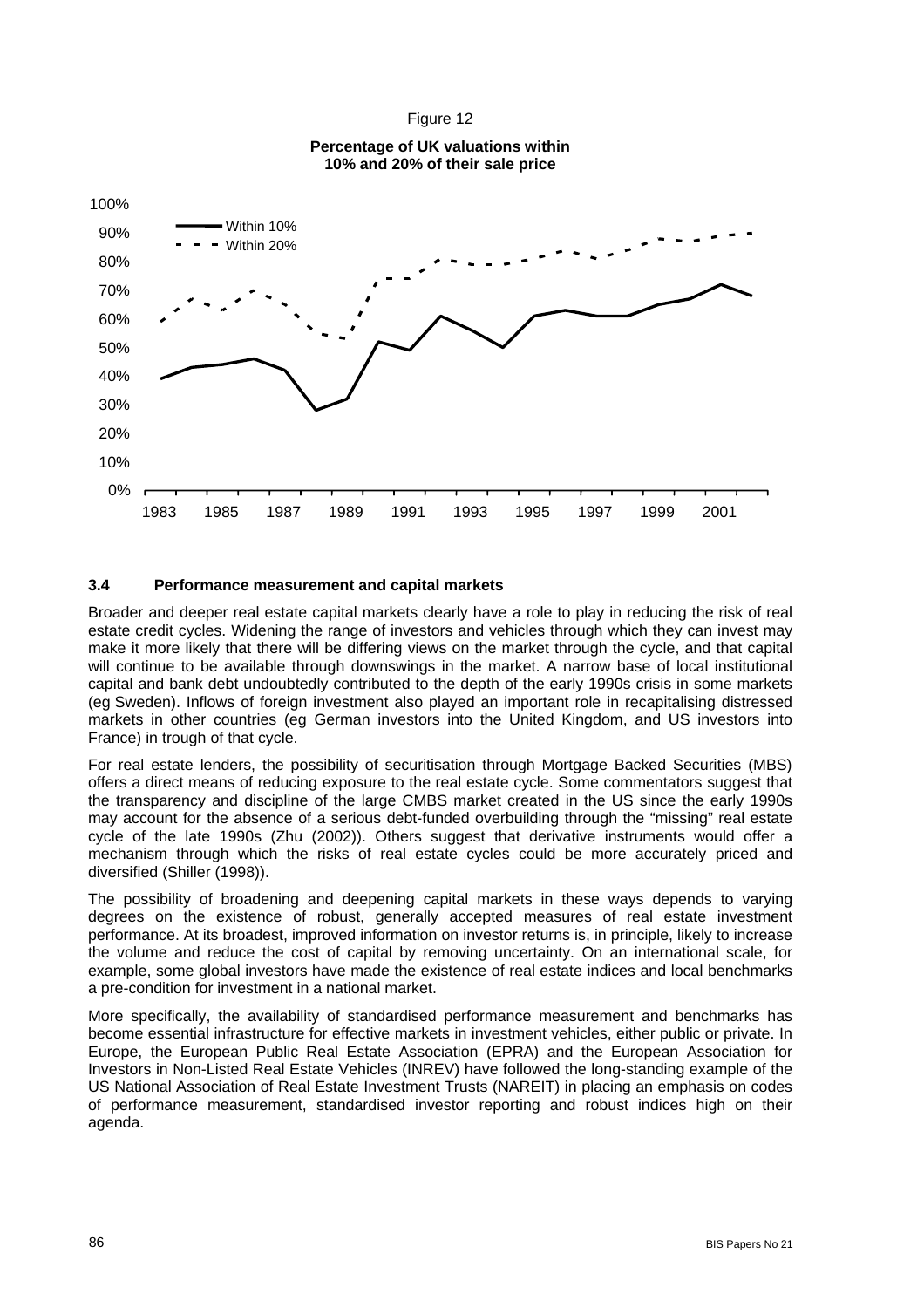Derivative instruments, opening the way to hedging and diversification of risk from market principles to wider public markets, are the final stamp of maturity and sophistication in any investment market. They are also the ultimate test for a real estate performance measurement system, since regulators and capital markets have to accept the credibility and reliability of the indices on which derivatives rest.4

### **3.5 Adaptation to emergent markets**

In summary, experience from a large and growing number of countries demonstrates the feasibility of building credible real estate performance measurement systems. The ramifications of such systems go well beyond the immediate function of market monitoring - which can be served by less extensive systems such as the rent and yield "barometers" typically produced by firms of brokers. In the most mature markets, performance measurement systems have been a powerful agent not only for establishing overall market performance, but also for increased transparency and sophistication in fund management, appraisal practice, and the structure of capital markets. We would argue that the *process* of establishing and operating a sound performance measurement system, and not just the outputs of the system, makes an important contribution to those benefits.

It has been easiest to set up performance measurement systems in markets where there is a wellestablished base of long-term equity investors (especially institutional investors) who can provide both the source data for a system and the demand for its services. Regular open-market appraisals, conducted to a high professional standard, might be regarded as the second necessary pre-condition for such a system.

For transitional and emergent real estate markets, the risks of real estate credit cycles are likely to be greater. Faster economic growth raises the rate at which stocks of real estate have to be incremented, and the severity of any downward shock on growth rates and market surpluses. At the same time, national and local government agencies may be anxious to maintain a ready supply of real estate to support growth and inward investment, and less inclined to support real estate values through planning controls.

In the absence of one or both of a developed institutional market and a strong appraisal practice, it may appear that the approach to real estate performance measurement set out in this paper is premature. It is certainly the case that a system cannot aim for the same extent of market coverage and length of time series as in more mature markets, so that the performance measurement *outputs* of the system are less valuable.

A performance measurement culture is, however, already spreading to relatively immature real estate markets in developed economies - such as Southern Europe and Japan. In these instances, the base and demand for performance measurement is likely to arise either from overseas investors, or through the creation of new real estate investment vehicles such as unitised funds or listed trusts, which require international standards of measurement and benchmarking. In their early stages, the *process*  benefits of these performance measurement systems - establishing a commitment to market transparency, setting standards for accounting and appraisals - are as strong as in more mature markets. They establish the information infrastructure and industry culture from which longer-term improvements in maturity will flow - perhaps surprisingly quickly. Given the presence of significant international investment across many emergent markets in Central and Eastern Europe and South East Asia, and the strong interest in the creation of information-driven investment vehicles in those markets, the initial basis for viable performance measurement exists in a much larger number of countries than are currently covered.

 $\overline{a}$ 

<sup>4</sup> In this area, the United Kingdom has a well-established lead through Property Index Certificates and Property Index Forwards, based on IPD's UK Monthly Index and which have been available since the mid-1990s - the first ever synthetic instrument in real estate.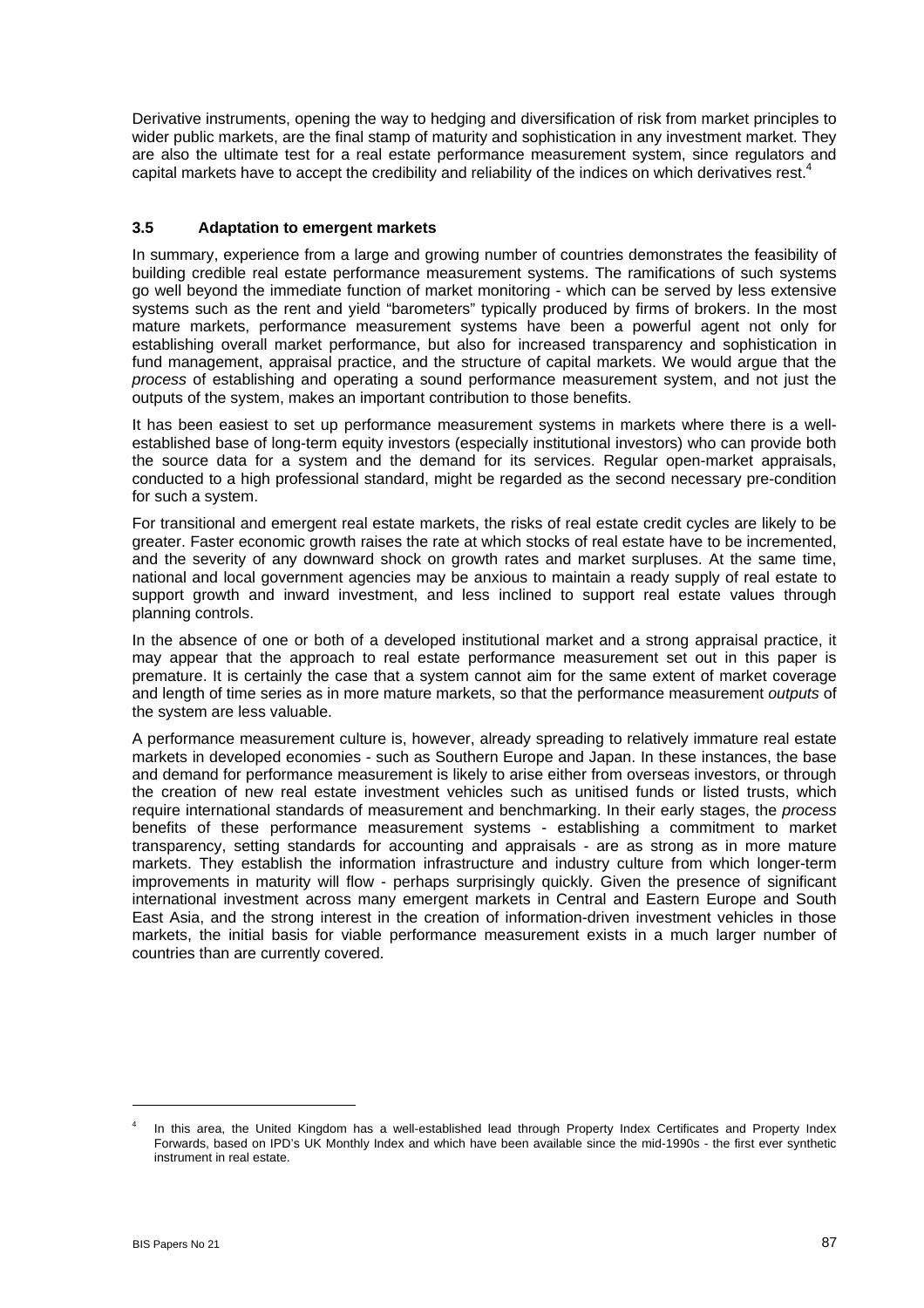## **4. Summary**

The paper has aimed to establish three main points.

First, through an account of the UK real estate credit cycle of the late 1980s/early 1990s, to demonstrate that the key elements of such cycles can be quite easily tracked. Ramps and spikes in indicators of fundamental real estate demand, rental and capital pricing, and volumes of lending look like valuable warning indicators of rising real estate credit risk. As applied in Section 2, general real estate market information can be adapted to estimate market and specific risk for real estate lenders.

Second, we suggest that real estate performance measurement systems can play a critical role in the development of mature real estate markets. This goes beyond their primary ostensible purpose as an information source for direct participants in the real estate market. The process of creating performance measurement systems itself lends impetus to improvements in real estate management, and especially to the quality and credibility of appraisals.

Third, performance measurement systems create the primary information inputs on which broader and deeper real estate capital markets can be based. Ultimately, the solution to real estate credit risks is not the rationing of credit by regulators. Given the highly unpredictable nature of the real estate cycle, and its changes in character from one cycle to the next, such interventions will run a high probability of mis-timing. A market-based solution rests in an improved understanding and pricing of real estate risk, and the availability of instruments which allow those risks to be appropriately distributed. In the long-run, the greatest value of credible measures of real estate values and returns will rest on their critical role in the development of these markets.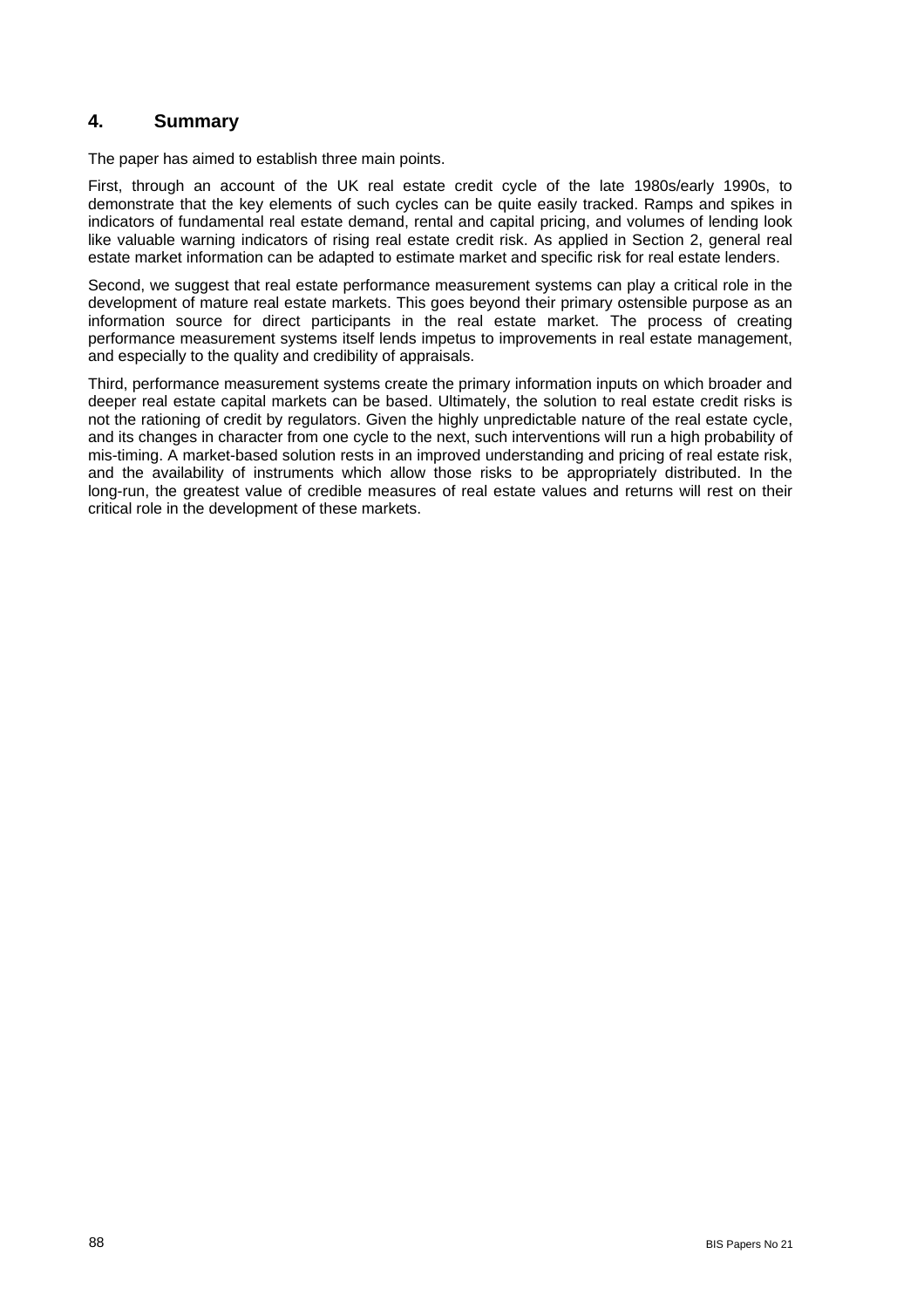# **Appendix 1: Real estate and banking crises - a selective listing**

| <b>Financial crisis/stress</b>                                                                        | <b>Consequences</b>                                                                                                                                                                                                            | <b>Contributory factors</b>                                                                                                                           |
|-------------------------------------------------------------------------------------------------------|--------------------------------------------------------------------------------------------------------------------------------------------------------------------------------------------------------------------------------|-------------------------------------------------------------------------------------------------------------------------------------------------------|
| 1973-75 UK secondary banks.<br>Speculative development boom,<br>largely in London offices.            | Rash of failures and weakness<br>among secondary banks. Bail out<br>by group of clearing banks at a<br>total cost of GBP 1.2 billion,<br>equivalent to half their<br>shareholder's equity, or 1.5% of<br>GDP.                  | Preceding planning restrictions on<br>supply. Extreme credit boom.<br>Financial intermediaries.                                                       |
| 1984-91 USA Savings and Loans.<br>Speculative development boom in<br>South West.                      | 1,400 savings and loans,<br>1,300 banks failed. Clean up costs<br>estimated at USD 180 bn, 3.2% of<br>GDP.                                                                                                                     | Inexperienced lenders through<br>deregulation of savings and loans.<br>Moral hazard through deposit<br>insurance.                                     |
| 1987-93 Norway. Bank crisis.                                                                          | State took control of three largest<br>banks with 85% of banking system<br>assets. Recapitalisation costs<br>estimated at 5%-8% of GDP.                                                                                        | Combined oil boom and problem<br>real estate loans.                                                                                                   |
| 1991 Swedish banks. Lending<br>boom for domestic and overseas<br>investment/development.              | Two of six major banks, 22% of<br>banking system assets, insolvent.<br>Three further banks in difficulty.<br>Non performing real estate in<br>special vehicles. State<br>recapitalisation costs estimated at<br>4%-6% of GDP.  | Deregulation of domestic and<br>international investment. Credit<br>boom. Financial intermediaries.                                                   |
| 1991-94 Finland. Savings bank<br>crises.                                                              | State took control of three banks<br>accounting for 31% of bank<br>deposits. Non performing real<br>estate in special vehicles.<br>Recapitalisation costs estimated at<br>11%-15% of GDP.                                      | As Sweden.                                                                                                                                            |
| 1990s-ongoing Japan. Systemic<br>banking crisis.                                                      | Non performing loans estimated at<br>up to 25% of GDP. Bank<br>nationalisations, closures,<br>mergers. Clean up costs by late<br>1990s around 12% of GDP.<br>Liquidation of intermediaries<br>(Jusen) at a cost of USD 6.3 bn. | Long preceding land price boom.<br>Special real estate financial<br>intermediaries (Jusen). Moral<br>hazard through state support for<br>large banks. |
| Mid-1990s France. Bank crisis.                                                                        | Stress bordering on insolvency in<br>several major banks. Range of<br>government support measures,<br>final costs estimated at the<br>equivalent of 1% of GDP.                                                                 | Unreliable valuations. Bank<br>exposure to real estate through<br>shareholdings in development and<br>construction subsidiaries.                      |
| 1997-2000 Asian crisis, Malaysia,<br>Thailand, Korea                                                  | Malaysia: two banks insolvent,<br>non-performing loans 25-35% of<br>banking system assets.                                                                                                                                     | Long preceding land price booms.<br>Extreme credit booms and<br>deregulation of international capital                                                 |
| Systemic banking crises linking<br>asset price and real estate bubbles<br>with foreign capital flows. | Thailand: state intervention in<br>70 finance companies and six<br>banks. Non-performing loans<br>46% of total loans. Net losses<br>equivalent to 42% of GDP.                                                                  | flows. Financial intermediaries<br>(especially Thailand).                                                                                             |
|                                                                                                       | Korea: Two banks nationalised,<br>5 closed, 7 under special<br>supervision. Non-performing loans<br>30-40% of total. Fiscal costs<br>estimated at 34% of GDP.                                                                  |                                                                                                                                                       |

Source: Mostly from Barth, Caprio and Levene, *Banking systems around the world*, World Bank.